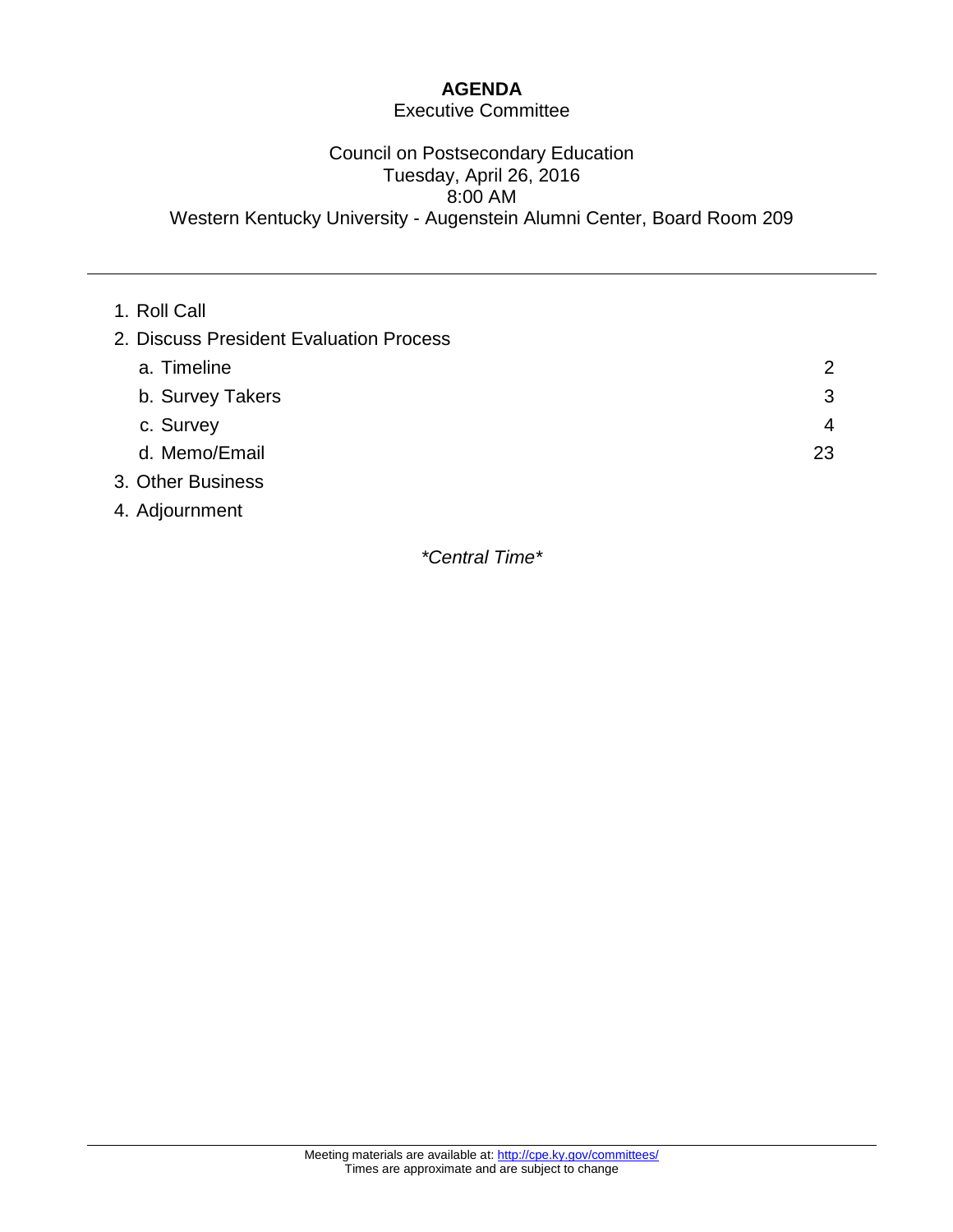# FOR REVIEW BY EXECUTIVE COMMITTEE

# CPE President Evaluation Timeline Evaluation Year: 2015-16

| Phase One: Organization and Preliminary Preparations                                                                                                                                                                                                                                                                                                                                                                                                                                                            |                                                                                                   |
|-----------------------------------------------------------------------------------------------------------------------------------------------------------------------------------------------------------------------------------------------------------------------------------------------------------------------------------------------------------------------------------------------------------------------------------------------------------------------------------------------------------------|---------------------------------------------------------------------------------------------------|
| Executive Committee holds organizational meeting to discuss 2015-16 Council<br>President Evaluation and approve evaluation timeline and survey instrument.                                                                                                                                                                                                                                                                                                                                                      | Meeting Scheduled:<br>April 26, 2016 @ 8:00 a.m.                                                  |
| <b>Phase Two: Evaluation Process</b>                                                                                                                                                                                                                                                                                                                                                                                                                                                                            |                                                                                                   |
| <b>SURVEYS</b><br>1. April 27 - Heather will e-mail/mail out surveys on behalf of Chair<br>Denton.<br>a. Email surveys will submit automatically and remain anonymous.<br>b. Mailed surveys will be directed to be returned to Blue & Co., or<br>alternative location, in enclosed envelopes.<br>2. Between May 9-13<br>a. Heather will send reminder email to complete survey.<br>b. Executive Committee members will follow up as necessary by<br>phone with key constituents (as decided in 4/26/16 meeting) | Survey opens: April 27, 2016<br>Survey closes: May 18, 2016                                       |
| <b>SELF-EVALUATION:</b> Self-evaluation by president due to CPE chair and<br>Executive Committee.                                                                                                                                                                                                                                                                                                                                                                                                               | Due: May 23, 2016                                                                                 |
| <b>REVIEW RESULTS:</b> Survey results compiled by CPE chair and vice chair.                                                                                                                                                                                                                                                                                                                                                                                                                                     | Meeting will be scheduled between<br>May 23-27, 2016                                              |
| <b>DISCUSS RESULTS:</b> Meeting of the Executive Committee to discuss and<br>evaluate survey responses.                                                                                                                                                                                                                                                                                                                                                                                                         | Meeting Scheduled:<br>June 3, 2016 @ 8:00 a.m.                                                    |
| Phase Three: Discussion and Release                                                                                                                                                                                                                                                                                                                                                                                                                                                                             |                                                                                                   |
| Executive Committee reports results of the evaluation to full Council (open<br>meeting; all written documents are public records and subject to open records).                                                                                                                                                                                                                                                                                                                                                  | CPE Meeting: June 3, 2016                                                                         |
| Phase Four: 2016-17 Goals and Objectives                                                                                                                                                                                                                                                                                                                                                                                                                                                                        |                                                                                                   |
| Proposed 2016-17 work plan approved by Council                                                                                                                                                                                                                                                                                                                                                                                                                                                                  | Tentative: June 3, 2016<br>(Date is dependent on adoption date of 2016-<br>2021 Strategic Agenda) |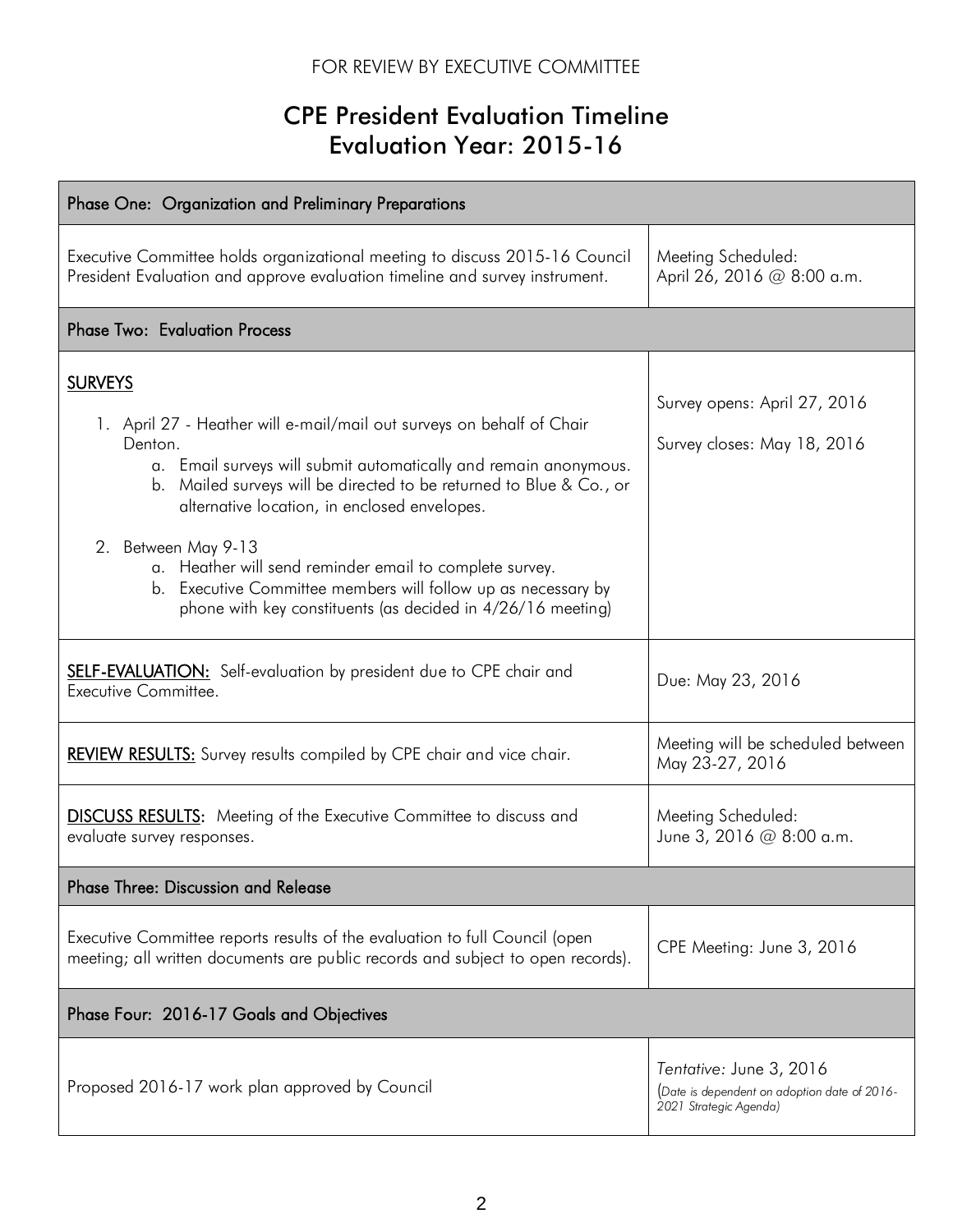# Survey Takers - President Evaluation 2016

| <b>CPE</b> members ( <i>E-mail</i> )<br>Glenn Denton<br>1.<br>2.<br>Maryanne Elliott<br>3.<br>Joe Ellis<br>4.<br>Dan Flanagan                                                   | Dennis Jackson<br>5.<br>6.<br>Pam Miller<br>7 <sub>1</sub><br>Donna Moore<br>8.<br>Marcia Ridings | 9.                                                           | Elizabeth Ruwe<br>10. Robert Staat<br>11. Sherrill Zimmerman<br>12. Stephen Pruitt, KDE                                                                       |
|---------------------------------------------------------------------------------------------------------------------------------------------------------------------------------|---------------------------------------------------------------------------------------------------|--------------------------------------------------------------|---------------------------------------------------------------------------------------------------------------------------------------------------------------|
| Presidents (E-mail)<br>1. Michael Benson, EKU<br>Jay Box, KCTCS<br>2.<br>3. Raymond Burse, KSU<br>4. Wayne Andrews, MoSU                                                        | 5. Robert Davies, MuSU<br>6. Geoffrey Mearns, NKU<br>7. Eli Capilouto, UK<br>8. Jim Ramsey, UofL  |                                                              | 9. Gary Ransdell, WKU<br>10. Gary Cox, AIKCU                                                                                                                  |
| <b>CPE</b> senior leadership staff (E-mail)<br>1. Mary Allison<br>2. Melissa Bell<br>3. Rebecca Bowman<br>4. Ron Carson                                                         | 5. Doyle Friskney<br>6. Jay Morgan<br>7. Lee Nimocks<br>8. Sue Patrick                            |                                                              | 9. Bill Payne<br>10. Travis Powell<br>11. Reecie Stagnolia<br>12. Aaron Thompson                                                                              |
| <u> State Policy Leaders (E-mail)</u><br>1. Dave Adkisson, Chamber of Commerce<br>2. Kris Kimel, KSTC<br>3. Carl Rollins, KHEAA<br>4. Bridgette Blom Ramsey, Prichard Committee |                                                                                                   | <u>Governor's Administration (Mail)</u><br>1. Governor Bevin | 2. Scott Brinkman, Secretary Exec Cabinet<br>3. John Chilton, State Budget Director<br>4. Hal Heiner, Secretary, Education &<br>Workforce Development Cabinet |

# Legislature (*Mail*)

# Senate

- 1. Robert Stivers, President (R)
- 2. David Givens, President Pro Tem (R)
- 3. Mike Wilson, Chair, Education (R)

### House

- 1. Greg Stumbo, Speaker of House (D)
- 2. Jody Richards, Speaker Pro Tem (D)
- 3. Arnold Simpson Chair, Budget Review Subcommittee on Postsecondary Education (D)
- 4. Derrick Graham, Chair, Committee on Education (D)

1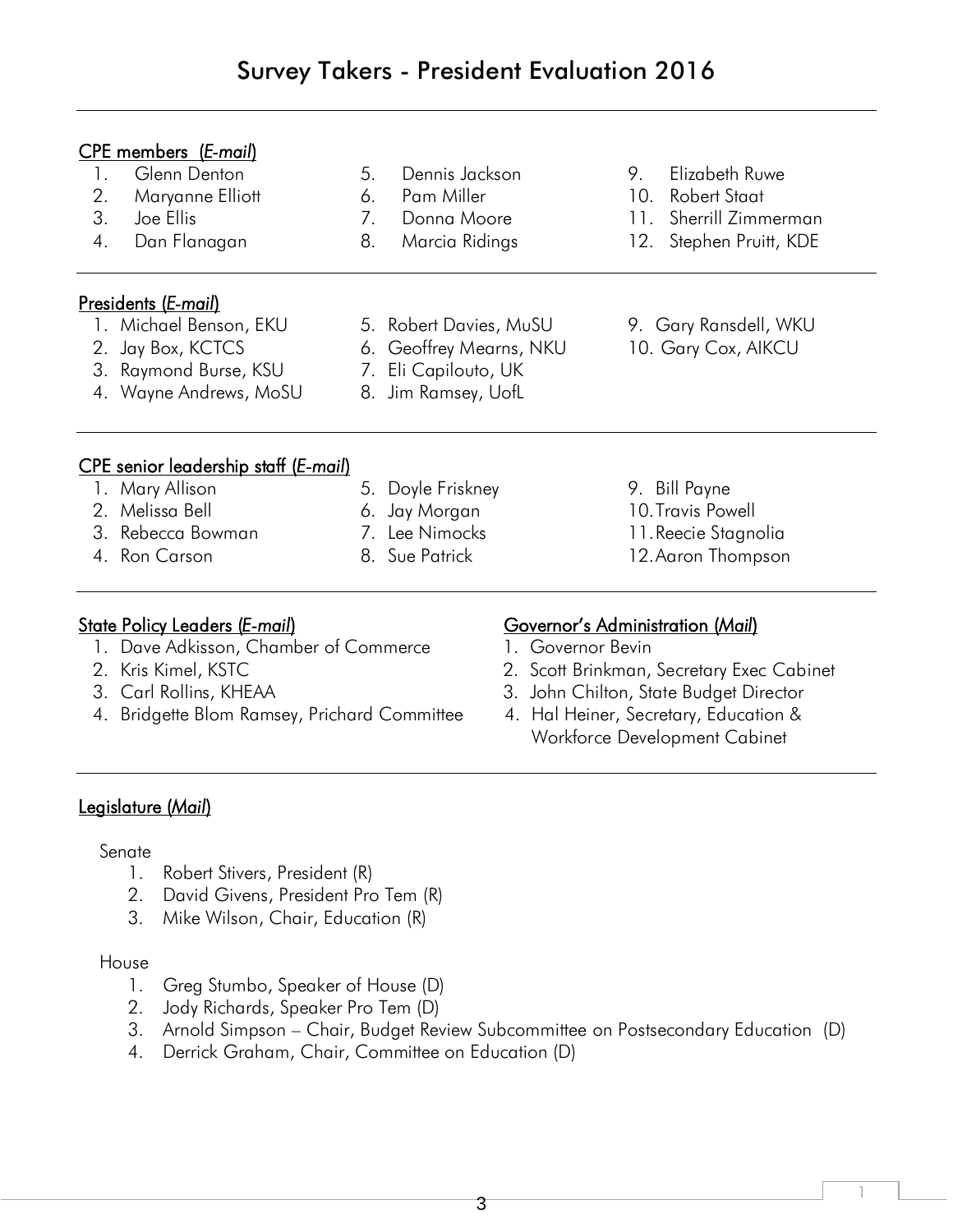#### **WHAT IS THIS?**

The Council is conducting its annual evaluation of its president, Robert L. King. As a campus president, you are being asked to complete this brief survey. For each question, please choose one of the five options provided. Space is provided for **comments if you desire to explain your response. Your answers to this survey are ANONYMOUS. You may only fill out the survey once. Press NEXT to begin.**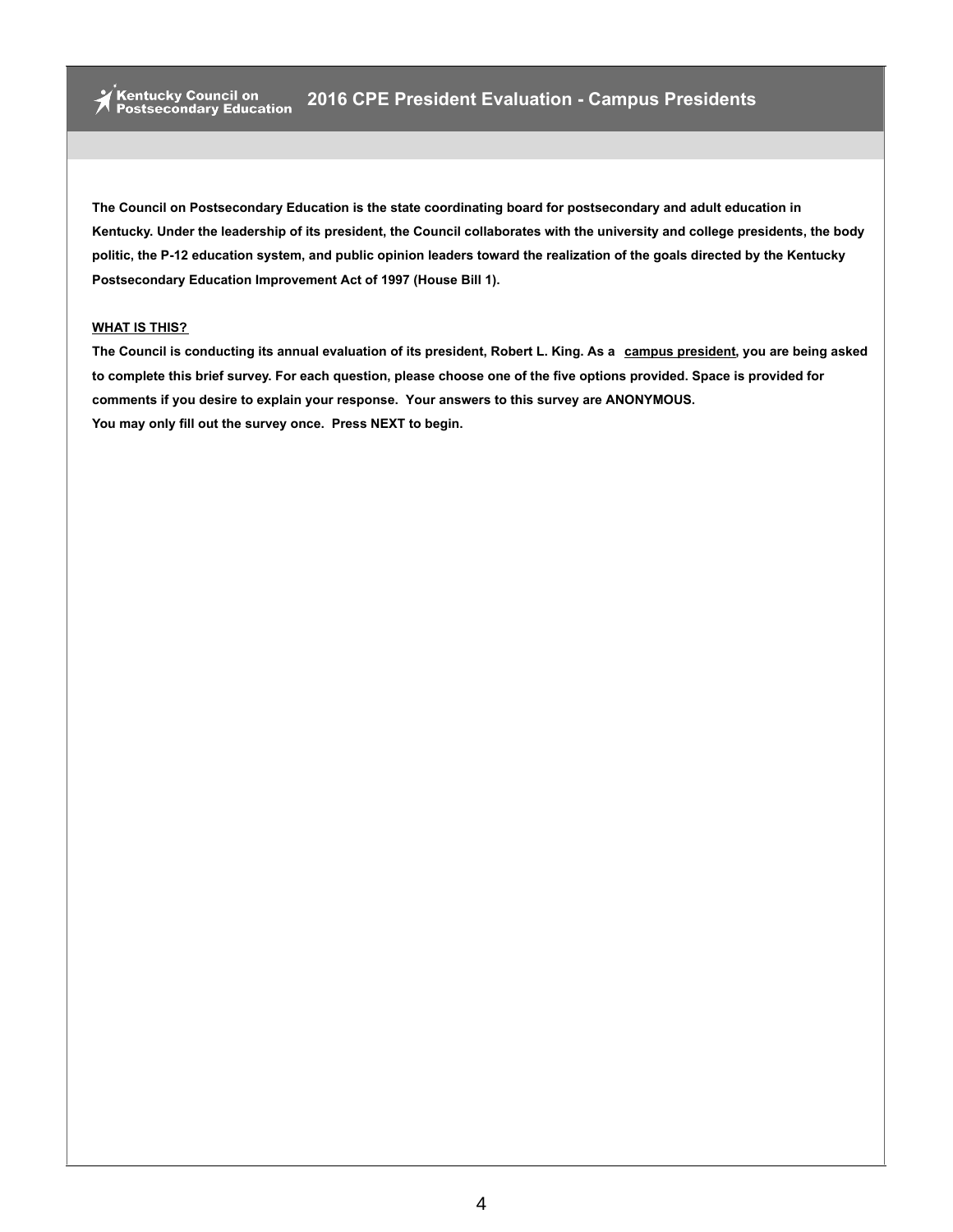| * 1. Does President King have a clear understanding of the goals of postsecondary and adult education<br>reform, and has he translated that understanding into progress and achievement?<br>Exceptional<br><b>Exceeds Expectations</b><br><b>Meets Expectations</b><br>Needs Improvement<br>Unsatisfactory<br>* 2. Does President King work effectively with the presidents of Kentucky's postsecondary institutions,<br>maintaining good communication and a collegial, professional environment?<br>Exceptional<br><b>Exceeds Expectations</b><br><b>Meets Expectations</b><br>Needs Improvement<br>Unsatisfactory | .<br>Kentucky Council on<br>Postsecondary Education |  | 2016 CPE President Evaluation - Campus Presidents |  |
|----------------------------------------------------------------------------------------------------------------------------------------------------------------------------------------------------------------------------------------------------------------------------------------------------------------------------------------------------------------------------------------------------------------------------------------------------------------------------------------------------------------------------------------------------------------------------------------------------------------------|-----------------------------------------------------|--|---------------------------------------------------|--|
|                                                                                                                                                                                                                                                                                                                                                                                                                                                                                                                                                                                                                      |                                                     |  |                                                   |  |
|                                                                                                                                                                                                                                                                                                                                                                                                                                                                                                                                                                                                                      |                                                     |  |                                                   |  |
|                                                                                                                                                                                                                                                                                                                                                                                                                                                                                                                                                                                                                      |                                                     |  |                                                   |  |
|                                                                                                                                                                                                                                                                                                                                                                                                                                                                                                                                                                                                                      |                                                     |  |                                                   |  |
|                                                                                                                                                                                                                                                                                                                                                                                                                                                                                                                                                                                                                      |                                                     |  |                                                   |  |
|                                                                                                                                                                                                                                                                                                                                                                                                                                                                                                                                                                                                                      |                                                     |  |                                                   |  |
|                                                                                                                                                                                                                                                                                                                                                                                                                                                                                                                                                                                                                      | Please comment:                                     |  |                                                   |  |
|                                                                                                                                                                                                                                                                                                                                                                                                                                                                                                                                                                                                                      |                                                     |  |                                                   |  |
|                                                                                                                                                                                                                                                                                                                                                                                                                                                                                                                                                                                                                      |                                                     |  |                                                   |  |
|                                                                                                                                                                                                                                                                                                                                                                                                                                                                                                                                                                                                                      |                                                     |  |                                                   |  |
|                                                                                                                                                                                                                                                                                                                                                                                                                                                                                                                                                                                                                      | Please comment:                                     |  |                                                   |  |
|                                                                                                                                                                                                                                                                                                                                                                                                                                                                                                                                                                                                                      |                                                     |  |                                                   |  |
|                                                                                                                                                                                                                                                                                                                                                                                                                                                                                                                                                                                                                      |                                                     |  |                                                   |  |
|                                                                                                                                                                                                                                                                                                                                                                                                                                                                                                                                                                                                                      |                                                     |  |                                                   |  |
|                                                                                                                                                                                                                                                                                                                                                                                                                                                                                                                                                                                                                      |                                                     |  |                                                   |  |
|                                                                                                                                                                                                                                                                                                                                                                                                                                                                                                                                                                                                                      |                                                     |  |                                                   |  |
|                                                                                                                                                                                                                                                                                                                                                                                                                                                                                                                                                                                                                      |                                                     |  |                                                   |  |
|                                                                                                                                                                                                                                                                                                                                                                                                                                                                                                                                                                                                                      |                                                     |  |                                                   |  |
|                                                                                                                                                                                                                                                                                                                                                                                                                                                                                                                                                                                                                      |                                                     |  |                                                   |  |
|                                                                                                                                                                                                                                                                                                                                                                                                                                                                                                                                                                                                                      |                                                     |  |                                                   |  |
|                                                                                                                                                                                                                                                                                                                                                                                                                                                                                                                                                                                                                      |                                                     |  |                                                   |  |
|                                                                                                                                                                                                                                                                                                                                                                                                                                                                                                                                                                                                                      |                                                     |  |                                                   |  |
|                                                                                                                                                                                                                                                                                                                                                                                                                                                                                                                                                                                                                      |                                                     |  |                                                   |  |
|                                                                                                                                                                                                                                                                                                                                                                                                                                                                                                                                                                                                                      |                                                     |  |                                                   |  |
|                                                                                                                                                                                                                                                                                                                                                                                                                                                                                                                                                                                                                      |                                                     |  |                                                   |  |
|                                                                                                                                                                                                                                                                                                                                                                                                                                                                                                                                                                                                                      |                                                     |  |                                                   |  |
|                                                                                                                                                                                                                                                                                                                                                                                                                                                                                                                                                                                                                      |                                                     |  |                                                   |  |
|                                                                                                                                                                                                                                                                                                                                                                                                                                                                                                                                                                                                                      |                                                     |  |                                                   |  |
|                                                                                                                                                                                                                                                                                                                                                                                                                                                                                                                                                                                                                      |                                                     |  |                                                   |  |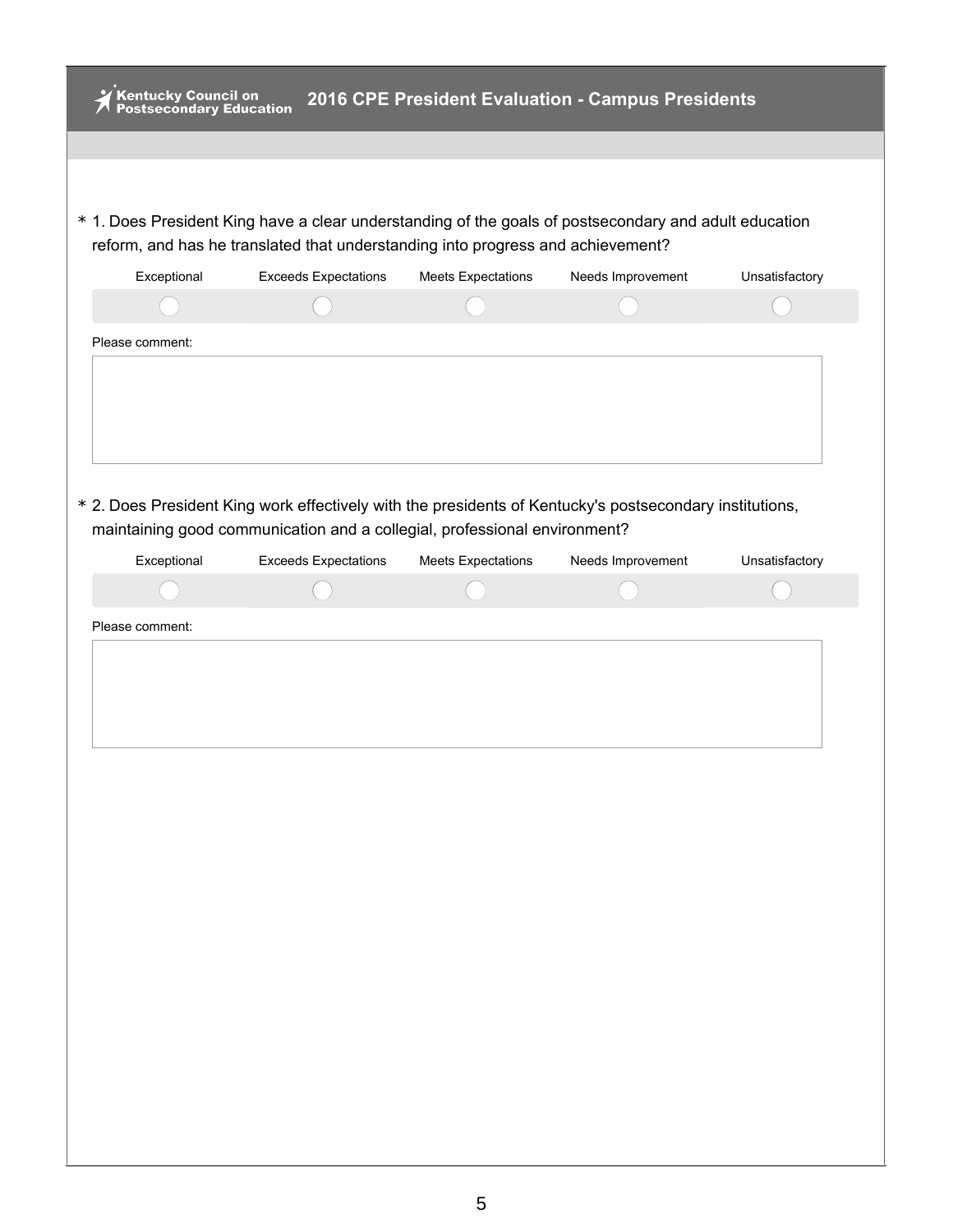| Kentucky Council on<br>Postsecondary Education | 2016 CPE President Evaluation - Campus Presidents                                                                                                                                                                                                                                              |                           |                   |                |
|------------------------------------------------|------------------------------------------------------------------------------------------------------------------------------------------------------------------------------------------------------------------------------------------------------------------------------------------------|---------------------------|-------------------|----------------|
|                                                | * 3. To the extent of your personal knowledge, has President King established a positive, professional<br>reputation in the state and built effective relationships with CPE members, CPE staff, the Governor and his<br>staff, members of the General Assembly, and other key policy leaders? |                           |                   |                |
| Exceptional                                    | <b>Exceeds Expectations</b>                                                                                                                                                                                                                                                                    | <b>Meets Expectations</b> | Needs Improvement | Unsatisfactory |
|                                                |                                                                                                                                                                                                                                                                                                |                           |                   |                |
|                                                | * 4. Has President King responded well to unanticipated or difficult situations, and to the specific challenges                                                                                                                                                                                |                           |                   |                |
| associated with this position?                 |                                                                                                                                                                                                                                                                                                |                           |                   |                |
|                                                |                                                                                                                                                                                                                                                                                                |                           |                   |                |
| Exceptional                                    | <b>Exceeds Expectations</b>                                                                                                                                                                                                                                                                    | <b>Meets Expectations</b> | Needs Improvement | Unsatisfactory |
| Please comment:                                |                                                                                                                                                                                                                                                                                                |                           |                   |                |
|                                                |                                                                                                                                                                                                                                                                                                |                           |                   |                |
|                                                |                                                                                                                                                                                                                                                                                                |                           |                   |                |
|                                                |                                                                                                                                                                                                                                                                                                |                           |                   |                |
|                                                |                                                                                                                                                                                                                                                                                                |                           |                   |                |
|                                                |                                                                                                                                                                                                                                                                                                |                           |                   |                |
|                                                |                                                                                                                                                                                                                                                                                                |                           |                   |                |
|                                                |                                                                                                                                                                                                                                                                                                |                           |                   |                |
|                                                |                                                                                                                                                                                                                                                                                                |                           |                   |                |
|                                                |                                                                                                                                                                                                                                                                                                |                           |                   |                |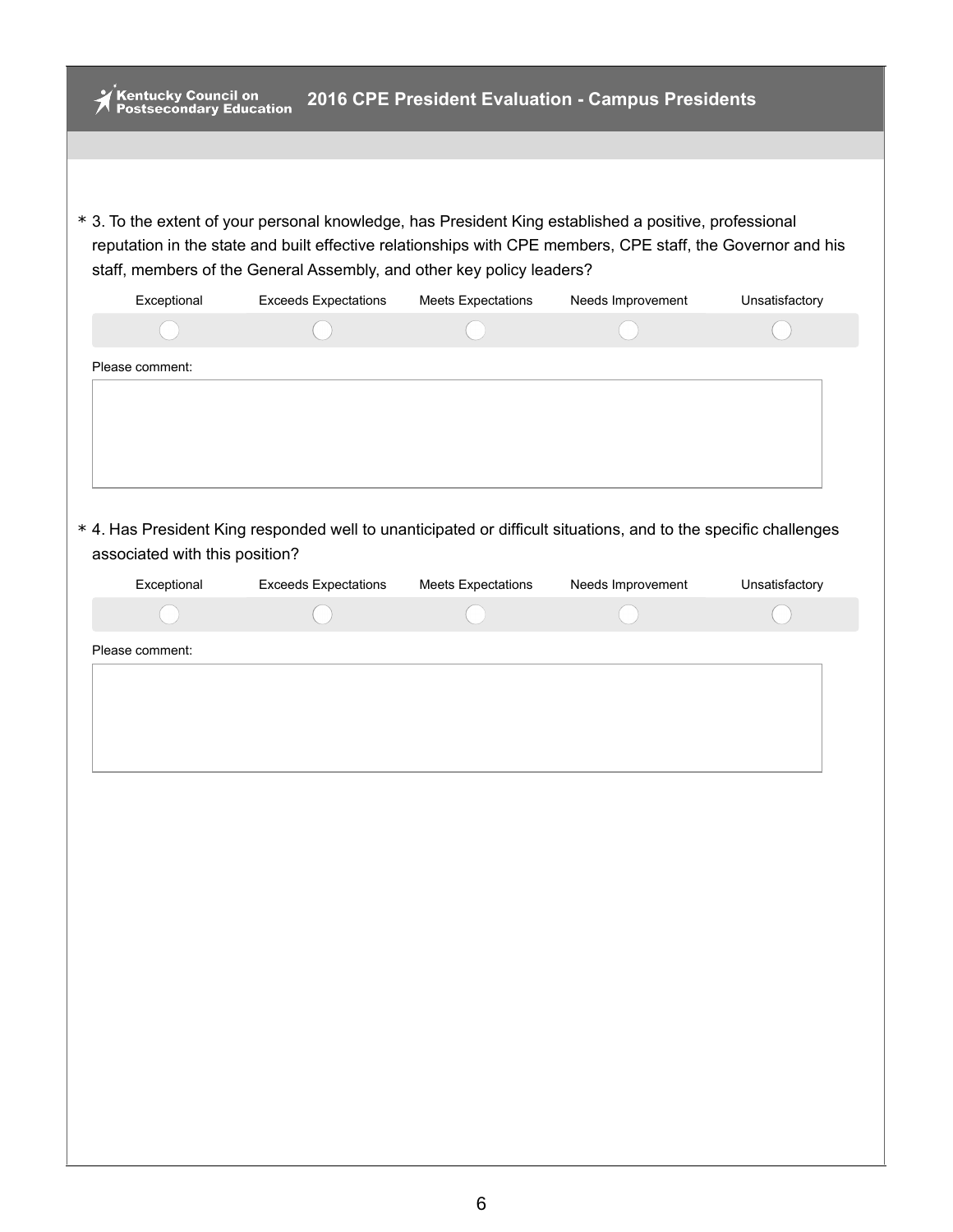| Kentucky Council on<br>Postsecondary Education |                                                                                                                                                                                                      |                           | 2016 CPE President Evaluation - Campus Presidents |                |
|------------------------------------------------|------------------------------------------------------------------------------------------------------------------------------------------------------------------------------------------------------|---------------------------|---------------------------------------------------|----------------|
|                                                |                                                                                                                                                                                                      |                           |                                                   |                |
|                                                |                                                                                                                                                                                                      |                           |                                                   |                |
|                                                |                                                                                                                                                                                                      |                           |                                                   |                |
|                                                | * 5. The Council approved the CPE President's Plan of Work for the months of July 2015 through June 2016<br>at its June 12, 2015 meeting. A copy of it can be viewed here: CPE Plan of Work 2015-16. |                           |                                                   |                |
| the performance period?                        | To your knowledge, has President King advanced the objectives and priorities set by the CPE members for                                                                                              |                           |                                                   |                |
| Exceptional                                    | <b>Exceeds Expectations</b>                                                                                                                                                                          | <b>Meets Expectations</b> | Needs Improvement                                 | Unsatisfactory |
|                                                |                                                                                                                                                                                                      |                           |                                                   |                |
| Please comment:                                |                                                                                                                                                                                                      |                           |                                                   |                |
|                                                |                                                                                                                                                                                                      |                           |                                                   |                |
|                                                |                                                                                                                                                                                                      |                           |                                                   |                |
|                                                |                                                                                                                                                                                                      |                           |                                                   |                |
|                                                |                                                                                                                                                                                                      |                           |                                                   |                |
|                                                | * 6. Do you view President King as an ally and advocate for the entire system of postsecondary education?                                                                                            |                           |                                                   |                |
|                                                | Is he effective in that role and has he treated you and your institution fair?                                                                                                                       |                           |                                                   |                |
| Exceptional                                    |                                                                                                                                                                                                      |                           |                                                   |                |
|                                                | <b>Exceeds Expectations</b>                                                                                                                                                                          | <b>Meets Expectations</b> | Needs Improvement                                 | Unsatisfactory |
|                                                |                                                                                                                                                                                                      |                           |                                                   |                |
| Please comment:                                |                                                                                                                                                                                                      |                           |                                                   |                |
|                                                |                                                                                                                                                                                                      |                           |                                                   |                |
|                                                |                                                                                                                                                                                                      |                           |                                                   |                |
|                                                |                                                                                                                                                                                                      |                           |                                                   |                |
|                                                |                                                                                                                                                                                                      |                           |                                                   |                |
|                                                |                                                                                                                                                                                                      |                           |                                                   |                |
|                                                |                                                                                                                                                                                                      |                           |                                                   |                |
|                                                |                                                                                                                                                                                                      |                           |                                                   |                |
|                                                |                                                                                                                                                                                                      |                           |                                                   |                |
|                                                |                                                                                                                                                                                                      |                           |                                                   |                |
|                                                |                                                                                                                                                                                                      |                           |                                                   |                |
|                                                |                                                                                                                                                                                                      |                           |                                                   |                |
|                                                |                                                                                                                                                                                                      |                           |                                                   |                |
|                                                |                                                                                                                                                                                                      |                           |                                                   |                |
|                                                |                                                                                                                                                                                                      |                           |                                                   |                |
|                                                |                                                                                                                                                                                                      |                           |                                                   |                |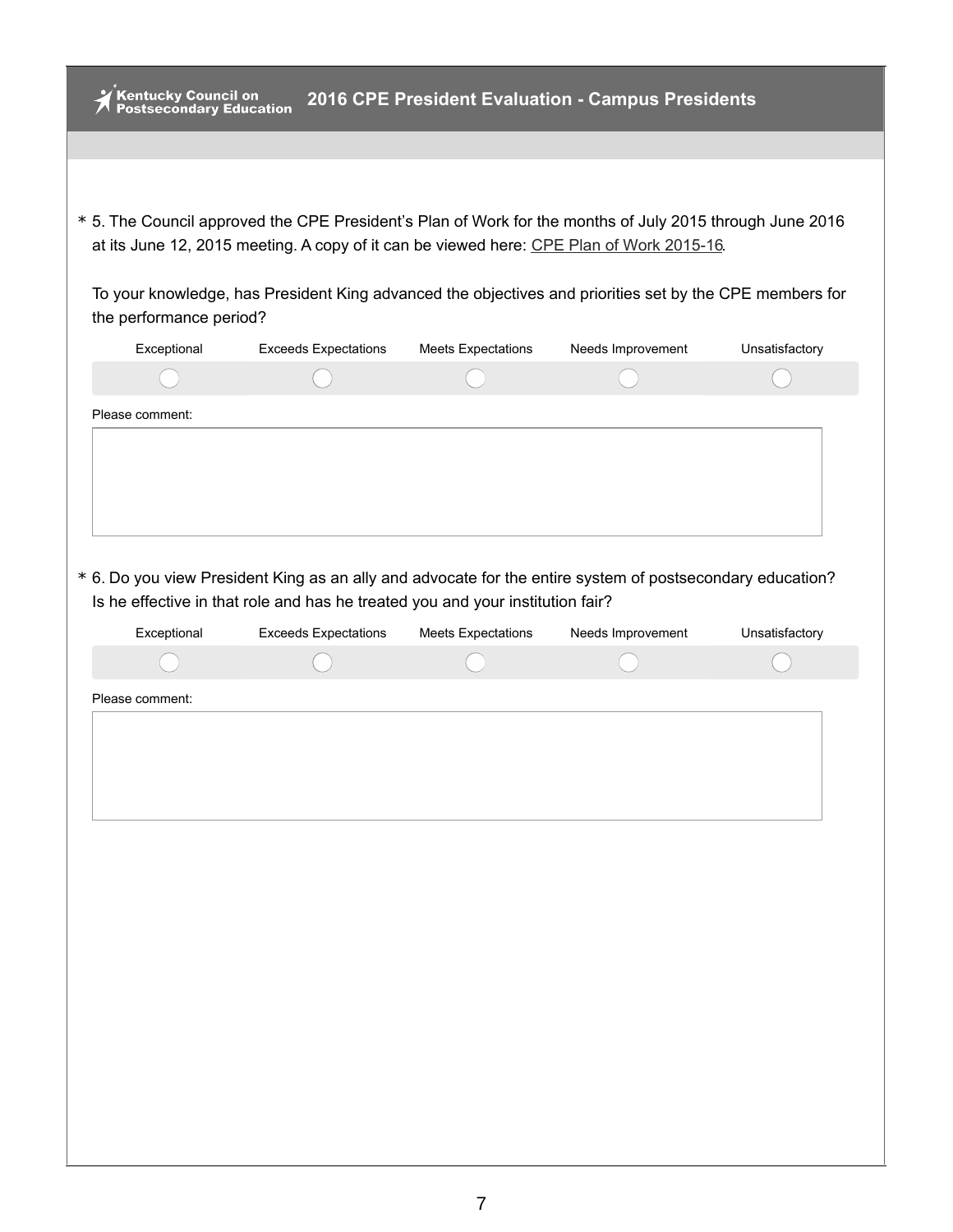#### **WHAT IS THIS?**

The Council is conducting its annual evaluation of its president, Robert L. King. As a member of the Council, you are being asked to complete this brief survey. For each question, please choose one of the five options provided. Space is provided for **comments if you desire to explain your response. Your answers to this survey are ANONYMOUS.**

**You may only fill out the survey once. Press NEXT to begin.**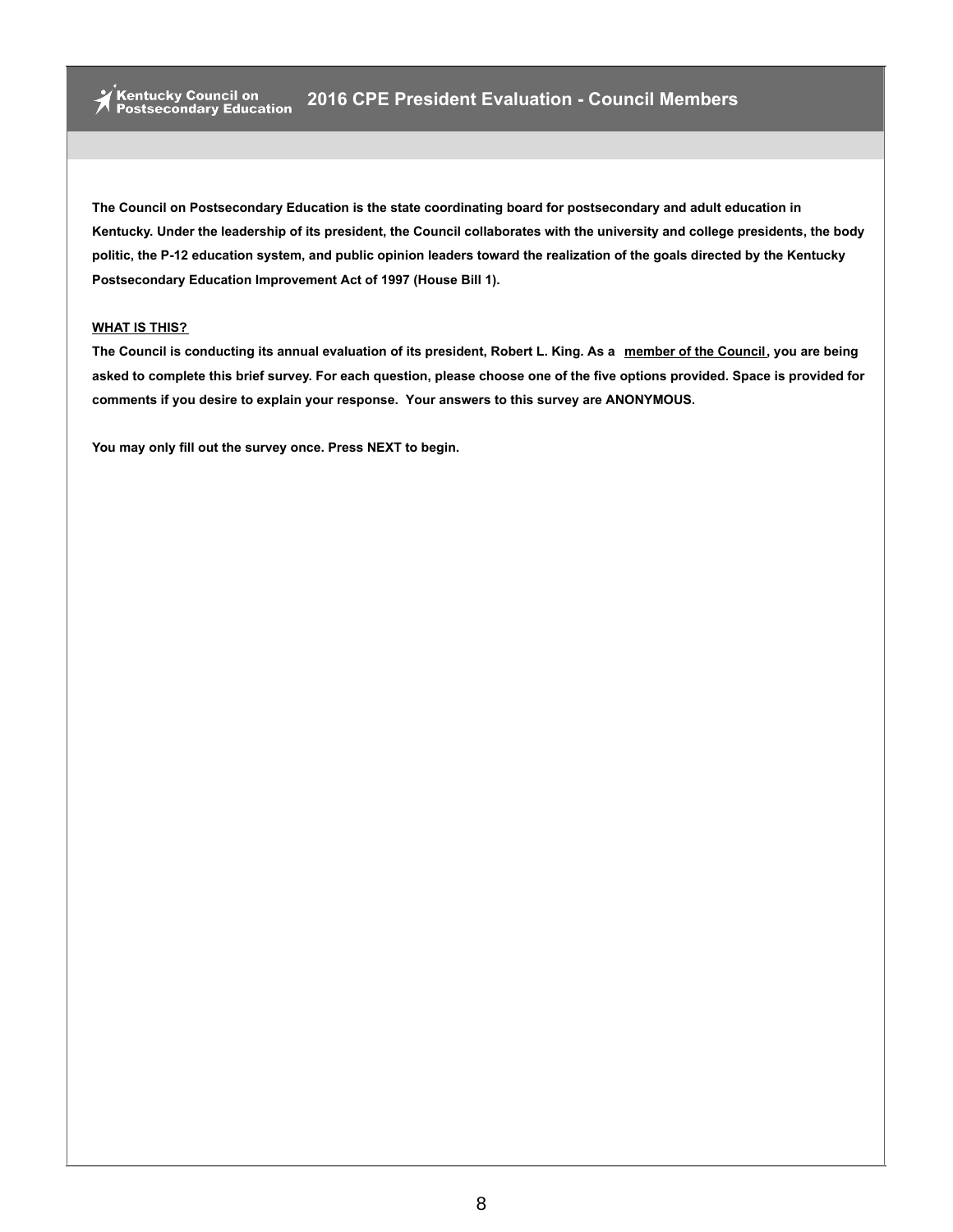| ,<br>Kentucky Council on<br>Postsecondary Education |                                                                                                          |                           | 2016 CPE President Evaluation - Council Members |                |
|-----------------------------------------------------|----------------------------------------------------------------------------------------------------------|---------------------------|-------------------------------------------------|----------------|
|                                                     |                                                                                                          |                           |                                                 |                |
|                                                     |                                                                                                          |                           |                                                 |                |
|                                                     | * 1. Does President King have a clear understanding of the goals of postsecondary and adult education    |                           |                                                 |                |
|                                                     | reform, and has he translated that understanding into progress and achievement?                          |                           |                                                 |                |
| Exceptional                                         | <b>Exceeds Expectations</b>                                                                              | <b>Meets Expectations</b> | Needs Improvement                               | Unsatisfactory |
|                                                     |                                                                                                          |                           |                                                 |                |
| Please comment:                                     |                                                                                                          |                           |                                                 |                |
|                                                     |                                                                                                          |                           |                                                 |                |
|                                                     |                                                                                                          |                           |                                                 |                |
|                                                     |                                                                                                          |                           |                                                 |                |
|                                                     |                                                                                                          |                           |                                                 |                |
|                                                     | * 2. Does President King work effectively with the Council members, maintaining good communication and a |                           |                                                 |                |
| collegial, professional environment?<br>Exceptional | <b>Exceeds Expectations</b>                                                                              | <b>Meets Expectations</b> | Needs Improvement                               | Unsatisfactory |
|                                                     |                                                                                                          |                           |                                                 |                |
|                                                     |                                                                                                          |                           |                                                 |                |
|                                                     |                                                                                                          |                           |                                                 |                |
| Please comment:                                     |                                                                                                          |                           |                                                 |                |
|                                                     |                                                                                                          |                           |                                                 |                |
|                                                     |                                                                                                          |                           |                                                 |                |
|                                                     |                                                                                                          |                           |                                                 |                |
|                                                     |                                                                                                          |                           |                                                 |                |
|                                                     |                                                                                                          |                           |                                                 |                |
|                                                     |                                                                                                          |                           |                                                 |                |
|                                                     |                                                                                                          |                           |                                                 |                |
|                                                     |                                                                                                          |                           |                                                 |                |
|                                                     |                                                                                                          |                           |                                                 |                |
|                                                     |                                                                                                          |                           |                                                 |                |
|                                                     |                                                                                                          |                           |                                                 |                |
|                                                     |                                                                                                          |                           |                                                 |                |
|                                                     |                                                                                                          |                           |                                                 |                |
|                                                     |                                                                                                          |                           |                                                 |                |
|                                                     |                                                                                                          |                           |                                                 |                |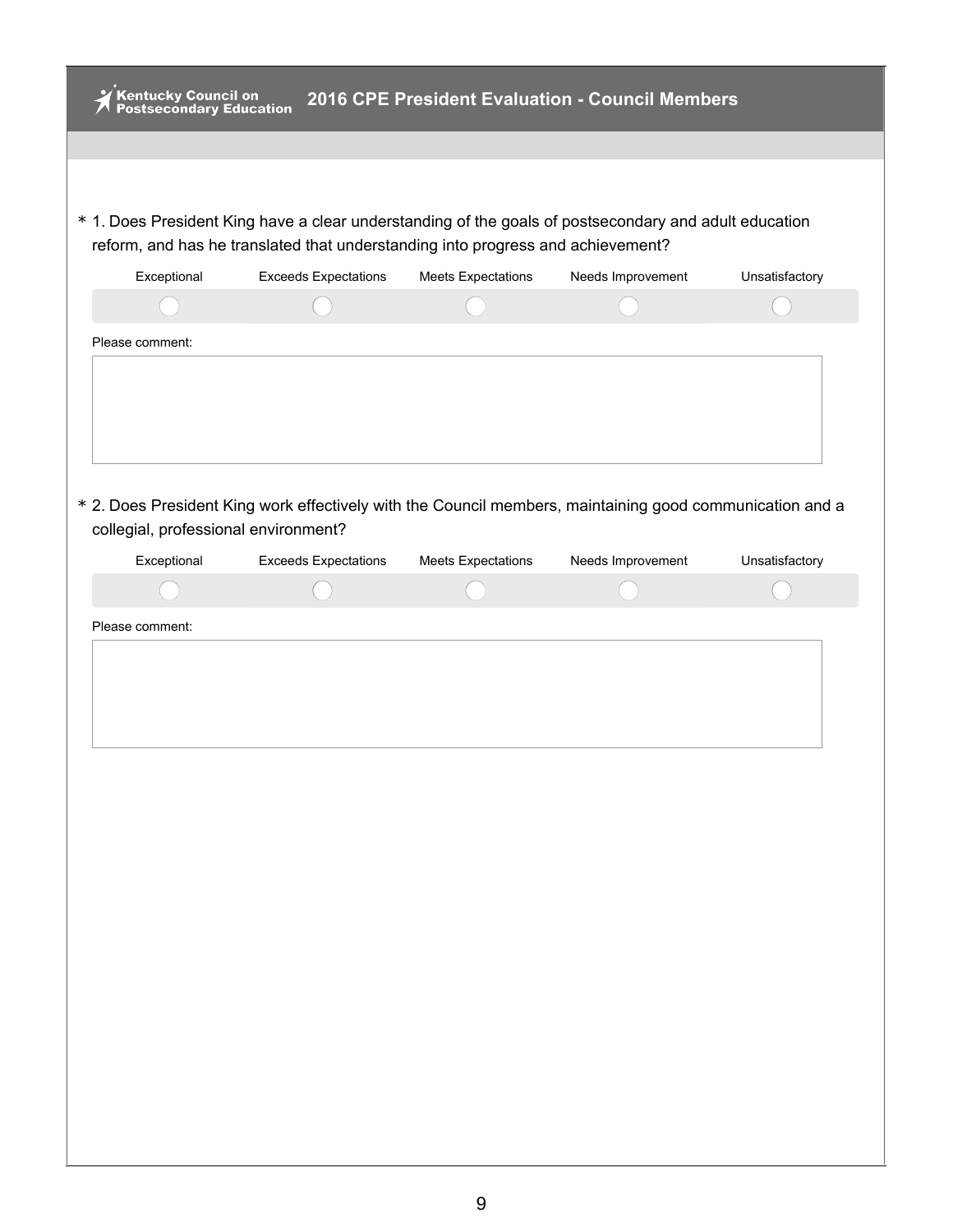| Kentucky Council on<br>Postsecondary Education |                                                                                                                                                                                                                                                                                                   |                           | 2016 CPE President Evaluation - Council Members |                |
|------------------------------------------------|---------------------------------------------------------------------------------------------------------------------------------------------------------------------------------------------------------------------------------------------------------------------------------------------------|---------------------------|-------------------------------------------------|----------------|
|                                                |                                                                                                                                                                                                                                                                                                   |                           |                                                 |                |
|                                                |                                                                                                                                                                                                                                                                                                   |                           |                                                 |                |
|                                                | * 3. To the extent of your personal knowledge, has President King established a positive, professional<br>reputation in the state and built effective relationships with CPE staff, campus leaders, the Governor and<br>his staff, members of the General Assembly, and other key policy leaders? |                           |                                                 |                |
| Exceptional                                    | <b>Exceeds Expectations</b>                                                                                                                                                                                                                                                                       | <b>Meets Expectations</b> | Needs Improvement                               | Unsatisfactory |
|                                                |                                                                                                                                                                                                                                                                                                   |                           |                                                 |                |
| Please comment:                                |                                                                                                                                                                                                                                                                                                   |                           |                                                 |                |
|                                                |                                                                                                                                                                                                                                                                                                   |                           |                                                 |                |
|                                                |                                                                                                                                                                                                                                                                                                   |                           |                                                 |                |
|                                                |                                                                                                                                                                                                                                                                                                   |                           |                                                 |                |
| associated with this position?                 | * 4. Has President King responded well to unanticipated or difficult situations, and to the specific challenges                                                                                                                                                                                   |                           |                                                 |                |
| Exceptional                                    | <b>Exceeds Expectations</b>                                                                                                                                                                                                                                                                       | <b>Meets Expectations</b> | Needs Improvement                               | Unsatisfactory |
|                                                |                                                                                                                                                                                                                                                                                                   |                           |                                                 |                |
|                                                |                                                                                                                                                                                                                                                                                                   |                           |                                                 |                |
| Please comment:                                |                                                                                                                                                                                                                                                                                                   |                           |                                                 |                |
|                                                |                                                                                                                                                                                                                                                                                                   |                           |                                                 |                |
|                                                |                                                                                                                                                                                                                                                                                                   |                           |                                                 |                |
|                                                |                                                                                                                                                                                                                                                                                                   |                           |                                                 |                |
|                                                |                                                                                                                                                                                                                                                                                                   |                           |                                                 |                |
|                                                |                                                                                                                                                                                                                                                                                                   |                           |                                                 |                |
|                                                |                                                                                                                                                                                                                                                                                                   |                           |                                                 |                |
|                                                |                                                                                                                                                                                                                                                                                                   |                           |                                                 |                |
|                                                |                                                                                                                                                                                                                                                                                                   |                           |                                                 |                |
|                                                |                                                                                                                                                                                                                                                                                                   |                           |                                                 |                |
|                                                |                                                                                                                                                                                                                                                                                                   |                           |                                                 |                |
|                                                |                                                                                                                                                                                                                                                                                                   |                           |                                                 |                |
|                                                |                                                                                                                                                                                                                                                                                                   |                           |                                                 |                |
|                                                |                                                                                                                                                                                                                                                                                                   |                           |                                                 |                |
|                                                |                                                                                                                                                                                                                                                                                                   |                           |                                                 |                |
|                                                |                                                                                                                                                                                                                                                                                                   |                           |                                                 |                |
|                                                |                                                                                                                                                                                                                                                                                                   |                           |                                                 |                |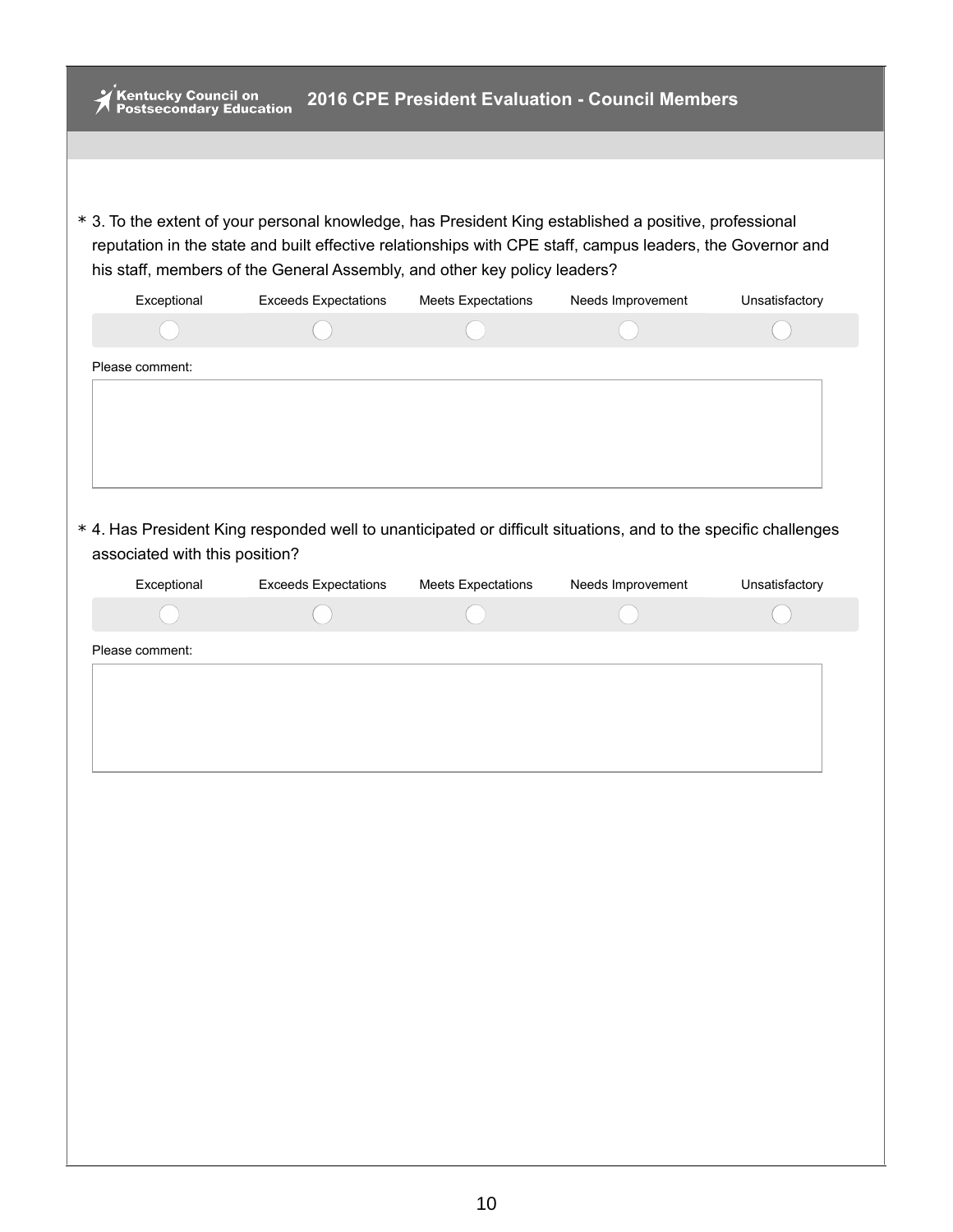| <b>Kentucky Council on<br/>Postsecondary Education</b> |                                                                                                                                                                                                      |                           | 2016 CPE President Evaluation - Council Members |                |
|--------------------------------------------------------|------------------------------------------------------------------------------------------------------------------------------------------------------------------------------------------------------|---------------------------|-------------------------------------------------|----------------|
|                                                        |                                                                                                                                                                                                      |                           |                                                 |                |
|                                                        |                                                                                                                                                                                                      |                           |                                                 |                |
|                                                        | * 5. The Council approved the CPE President's Plan of Work for the months of July 2015 through June 2016<br>at its June 12, 2015 meeting. A copy of it can be viewed here: CPE Plan of Work 2015-16. |                           |                                                 |                |
|                                                        |                                                                                                                                                                                                      |                           |                                                 |                |
| the performance period?                                | To your knowledge, has President King advanced the objectives and priorities set by the CPE members for                                                                                              |                           |                                                 |                |
| Exceptional                                            | <b>Exceeds Expectations</b>                                                                                                                                                                          | <b>Meets Expectations</b> | Needs Improvement                               | Unsatisfactory |
|                                                        |                                                                                                                                                                                                      |                           |                                                 |                |
| Please comment:                                        |                                                                                                                                                                                                      |                           |                                                 |                |
|                                                        |                                                                                                                                                                                                      |                           |                                                 |                |
|                                                        |                                                                                                                                                                                                      |                           |                                                 |                |
|                                                        |                                                                                                                                                                                                      |                           |                                                 |                |
|                                                        |                                                                                                                                                                                                      |                           |                                                 |                |
|                                                        |                                                                                                                                                                                                      |                           |                                                 |                |
|                                                        |                                                                                                                                                                                                      |                           |                                                 |                |
|                                                        |                                                                                                                                                                                                      |                           |                                                 |                |
|                                                        |                                                                                                                                                                                                      |                           |                                                 |                |
|                                                        |                                                                                                                                                                                                      |                           |                                                 |                |
|                                                        |                                                                                                                                                                                                      |                           |                                                 |                |
|                                                        |                                                                                                                                                                                                      |                           |                                                 |                |
|                                                        |                                                                                                                                                                                                      |                           |                                                 |                |
|                                                        |                                                                                                                                                                                                      |                           |                                                 |                |
|                                                        |                                                                                                                                                                                                      |                           |                                                 |                |
|                                                        |                                                                                                                                                                                                      |                           |                                                 |                |
|                                                        |                                                                                                                                                                                                      |                           |                                                 |                |
|                                                        |                                                                                                                                                                                                      |                           |                                                 |                |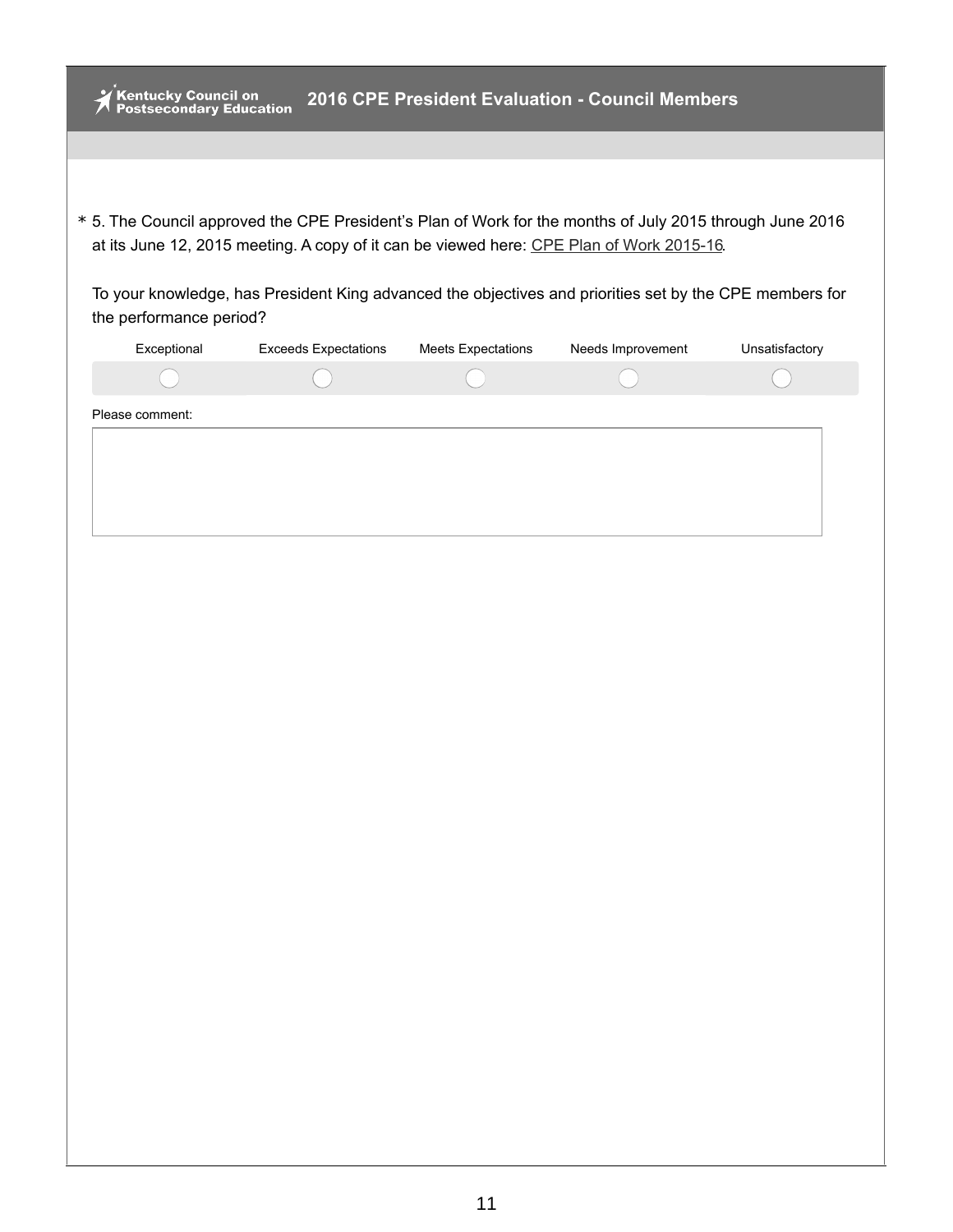#### **WHAT IS THIS?**

The Council is conducting its annual evaluation of its president, Robert L. King. As CPE senior leadership staff, you are being asked to complete this brief survey. For each question, please choose one of the five options provided. Space is provided for **comments if you desire to explain your response. Your answers to this survey are ANONYMOUS.**

**You may only fill out the survey once. Press NEXT to begin.**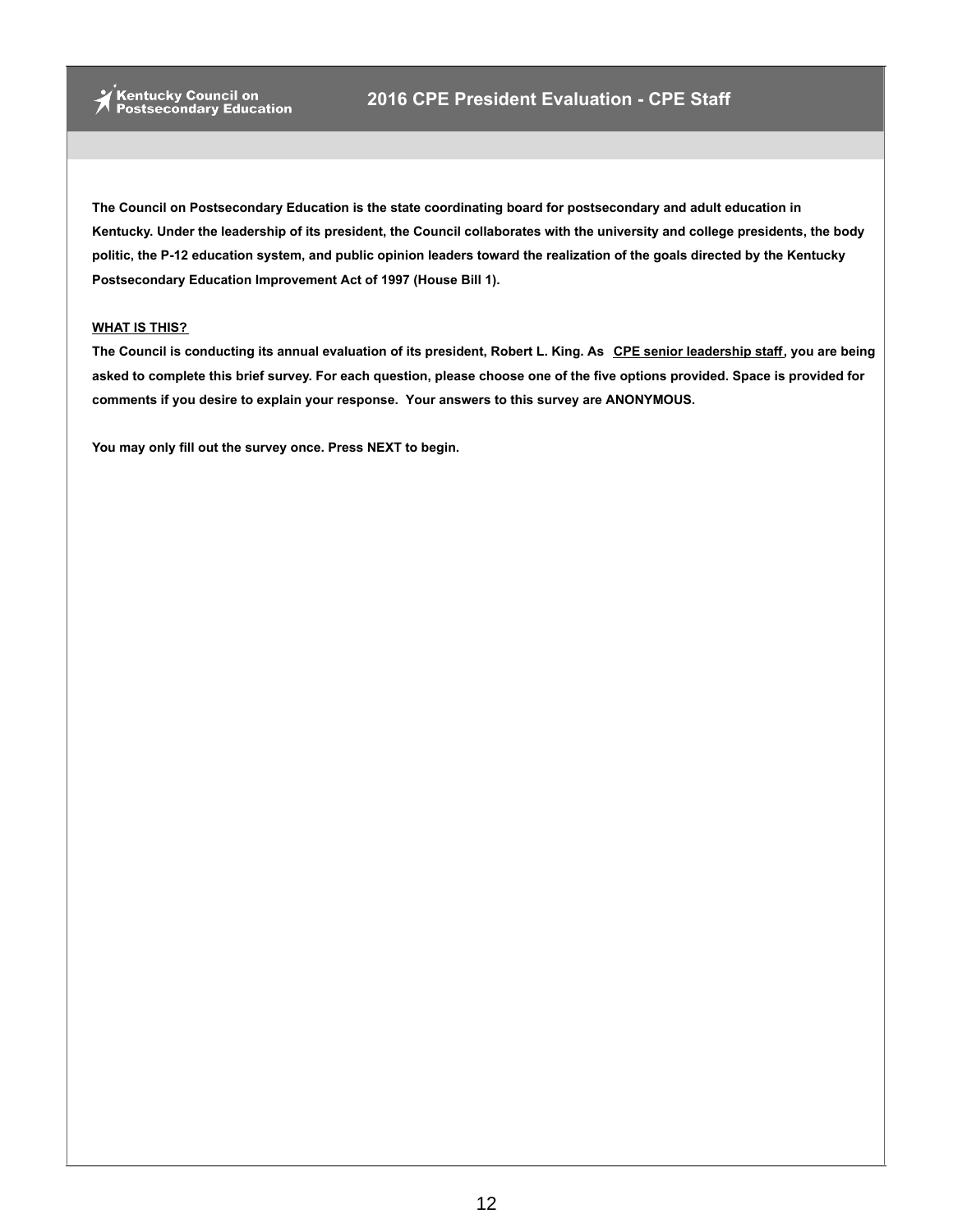| * 1. Does President King have a clear understanding of the goals of postsecondary and adult education<br>reform, and has he translated that understanding into progress and achievement?<br>Needs Improvement<br>Exceptional<br><b>Exceeds Expectations</b><br><b>Meets Expectations</b><br>Unsatisfactory<br>Please comment:<br>* 2. Does President King work effectively with the Council staff, maintaining good communication and a<br>collegial, professional environment?<br>Exceptional<br><b>Exceeds Expectations</b><br>Needs Improvement<br>Unsatisfactory<br><b>Meets Expectations</b><br>Please comment: | <b>Mentucky Council on<br/>Postsecondary Education</b> |  | 2016 CPE President Evaluation - CPE Staff |  |
|----------------------------------------------------------------------------------------------------------------------------------------------------------------------------------------------------------------------------------------------------------------------------------------------------------------------------------------------------------------------------------------------------------------------------------------------------------------------------------------------------------------------------------------------------------------------------------------------------------------------|--------------------------------------------------------|--|-------------------------------------------|--|
|                                                                                                                                                                                                                                                                                                                                                                                                                                                                                                                                                                                                                      |                                                        |  |                                           |  |
|                                                                                                                                                                                                                                                                                                                                                                                                                                                                                                                                                                                                                      |                                                        |  |                                           |  |
|                                                                                                                                                                                                                                                                                                                                                                                                                                                                                                                                                                                                                      |                                                        |  |                                           |  |
|                                                                                                                                                                                                                                                                                                                                                                                                                                                                                                                                                                                                                      |                                                        |  |                                           |  |
|                                                                                                                                                                                                                                                                                                                                                                                                                                                                                                                                                                                                                      |                                                        |  |                                           |  |
|                                                                                                                                                                                                                                                                                                                                                                                                                                                                                                                                                                                                                      |                                                        |  |                                           |  |
|                                                                                                                                                                                                                                                                                                                                                                                                                                                                                                                                                                                                                      |                                                        |  |                                           |  |
|                                                                                                                                                                                                                                                                                                                                                                                                                                                                                                                                                                                                                      |                                                        |  |                                           |  |
|                                                                                                                                                                                                                                                                                                                                                                                                                                                                                                                                                                                                                      |                                                        |  |                                           |  |
|                                                                                                                                                                                                                                                                                                                                                                                                                                                                                                                                                                                                                      |                                                        |  |                                           |  |
|                                                                                                                                                                                                                                                                                                                                                                                                                                                                                                                                                                                                                      |                                                        |  |                                           |  |
|                                                                                                                                                                                                                                                                                                                                                                                                                                                                                                                                                                                                                      |                                                        |  |                                           |  |
|                                                                                                                                                                                                                                                                                                                                                                                                                                                                                                                                                                                                                      |                                                        |  |                                           |  |
|                                                                                                                                                                                                                                                                                                                                                                                                                                                                                                                                                                                                                      |                                                        |  |                                           |  |
|                                                                                                                                                                                                                                                                                                                                                                                                                                                                                                                                                                                                                      |                                                        |  |                                           |  |
|                                                                                                                                                                                                                                                                                                                                                                                                                                                                                                                                                                                                                      |                                                        |  |                                           |  |
|                                                                                                                                                                                                                                                                                                                                                                                                                                                                                                                                                                                                                      |                                                        |  |                                           |  |
|                                                                                                                                                                                                                                                                                                                                                                                                                                                                                                                                                                                                                      |                                                        |  |                                           |  |
|                                                                                                                                                                                                                                                                                                                                                                                                                                                                                                                                                                                                                      |                                                        |  |                                           |  |
|                                                                                                                                                                                                                                                                                                                                                                                                                                                                                                                                                                                                                      |                                                        |  |                                           |  |
|                                                                                                                                                                                                                                                                                                                                                                                                                                                                                                                                                                                                                      |                                                        |  |                                           |  |
|                                                                                                                                                                                                                                                                                                                                                                                                                                                                                                                                                                                                                      |                                                        |  |                                           |  |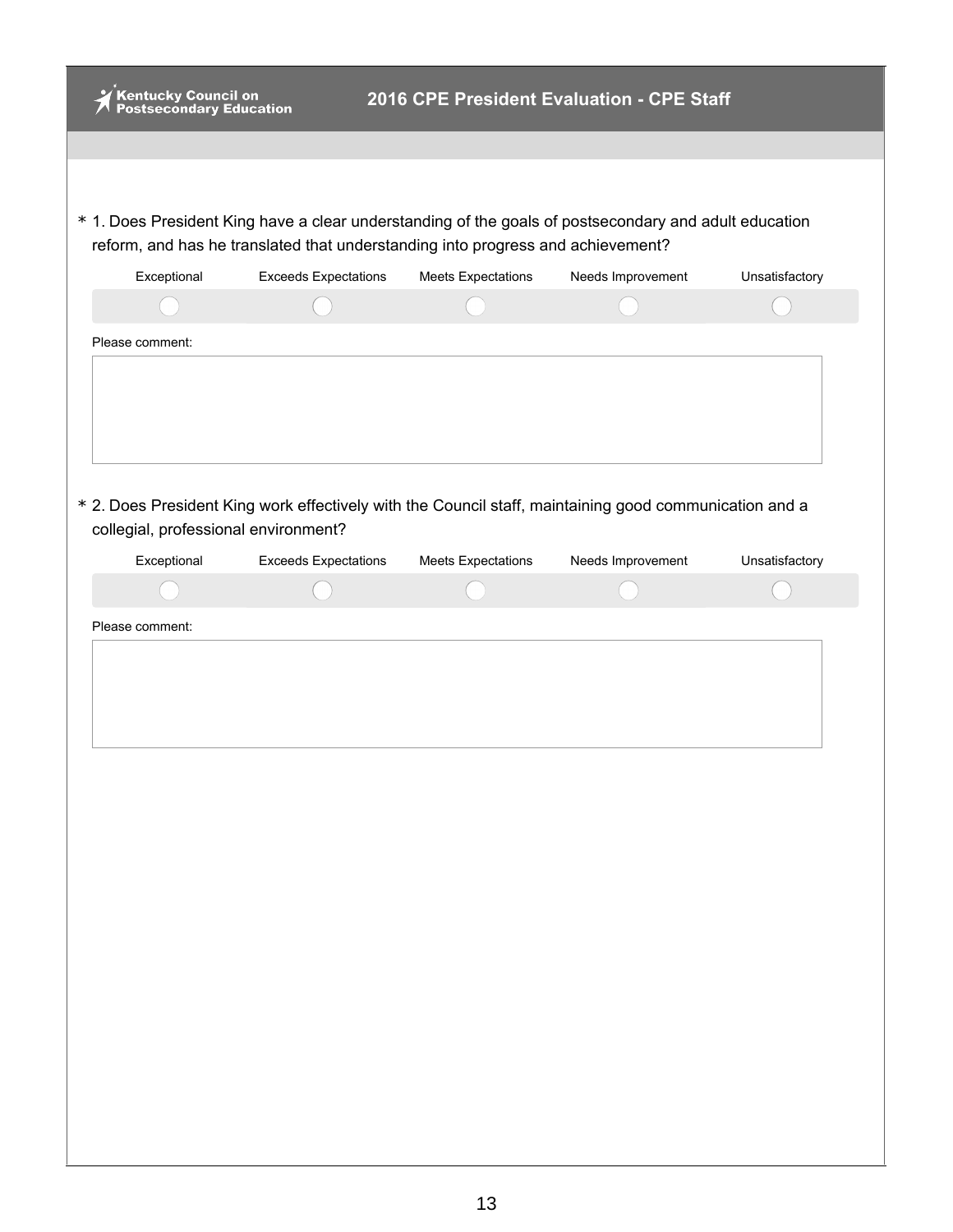| <b>Kentucky Council on<br/>Postsecondary Education</b> |                                                                                                                                                                                           |                           | 2016 CPE President Evaluation - CPE Staff |                |
|--------------------------------------------------------|-------------------------------------------------------------------------------------------------------------------------------------------------------------------------------------------|---------------------------|-------------------------------------------|----------------|
|                                                        |                                                                                                                                                                                           |                           |                                           |                |
|                                                        |                                                                                                                                                                                           |                           |                                           |                |
|                                                        | * 3. To the extent of your personal knowledge, has President King established a positive, professional                                                                                    |                           |                                           |                |
|                                                        | reputation in the state and built effective relationships with CPE members, campus leaders, the Governor<br>and his staff, members of the General Assembly, and other key policy leaders? |                           |                                           |                |
| Exceptional                                            | <b>Exceeds Expectations</b>                                                                                                                                                               | <b>Meets Expectations</b> | Needs Improvement                         | Unsatisfactory |
|                                                        |                                                                                                                                                                                           |                           |                                           |                |
| Please comment:                                        |                                                                                                                                                                                           |                           |                                           |                |
| associated with this position?                         | * 4. Has President King responded well to unanticipated or difficult situations, and to the specific challenges                                                                           |                           |                                           |                |
| Exceptional                                            | <b>Exceeds Expectations</b>                                                                                                                                                               | <b>Meets Expectations</b> | Needs Improvement                         | Unsatisfactory |
|                                                        |                                                                                                                                                                                           |                           |                                           |                |
|                                                        |                                                                                                                                                                                           |                           |                                           |                |
| Please comment:                                        |                                                                                                                                                                                           |                           |                                           |                |
|                                                        |                                                                                                                                                                                           |                           |                                           |                |
|                                                        |                                                                                                                                                                                           |                           |                                           |                |
|                                                        |                                                                                                                                                                                           |                           |                                           |                |
|                                                        |                                                                                                                                                                                           |                           |                                           |                |
|                                                        |                                                                                                                                                                                           |                           |                                           |                |
|                                                        |                                                                                                                                                                                           |                           |                                           |                |
|                                                        |                                                                                                                                                                                           |                           |                                           |                |
|                                                        |                                                                                                                                                                                           |                           |                                           |                |
|                                                        |                                                                                                                                                                                           |                           |                                           |                |
|                                                        |                                                                                                                                                                                           |                           |                                           |                |
|                                                        |                                                                                                                                                                                           |                           |                                           |                |
|                                                        |                                                                                                                                                                                           |                           |                                           |                |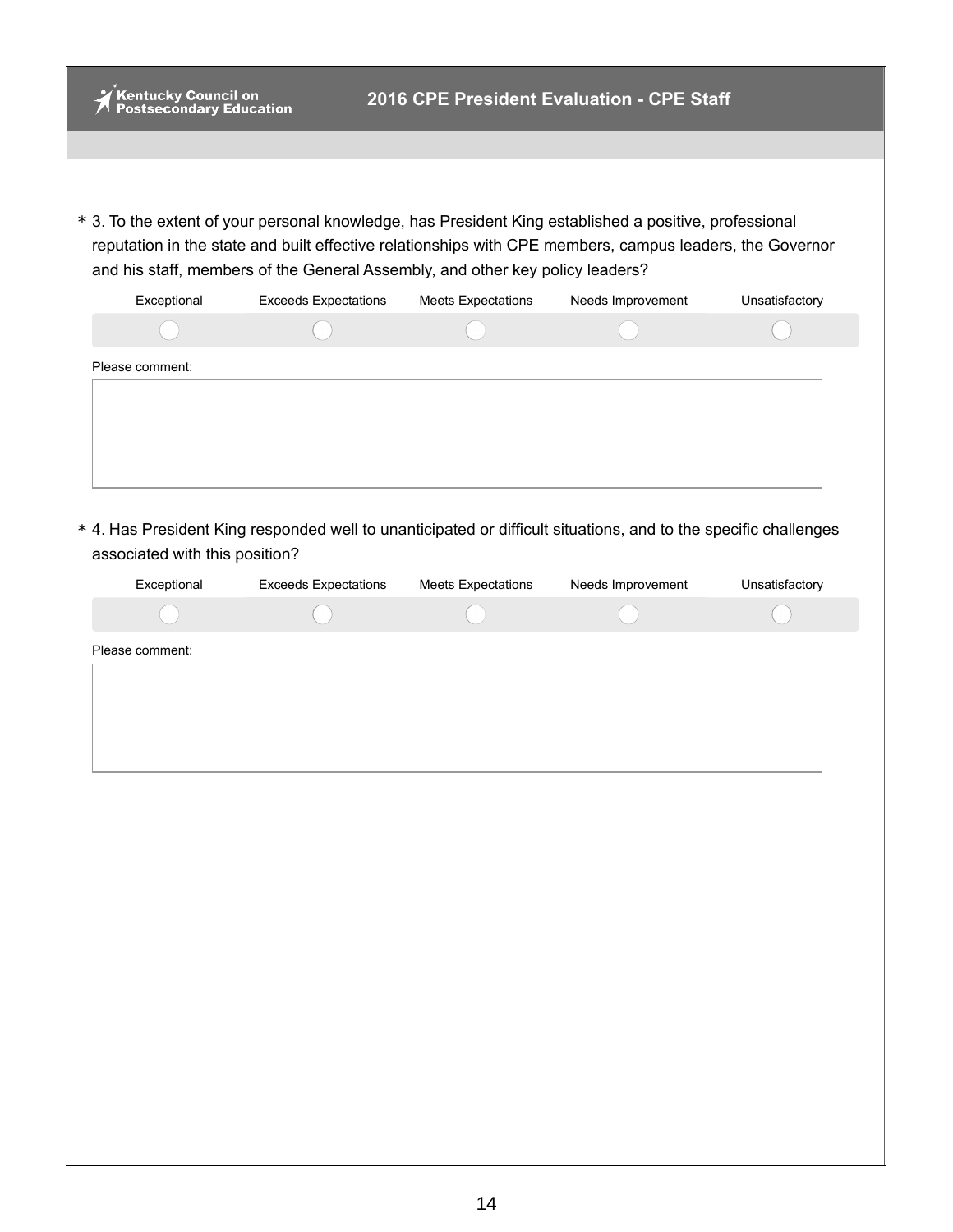|                 | Kentucky Council on<br>Postsecondary Education |                             |                           | 2016 CPE President Evaluation - CPE Staff                                                                                                                                                            |                |
|-----------------|------------------------------------------------|-----------------------------|---------------------------|------------------------------------------------------------------------------------------------------------------------------------------------------------------------------------------------------|----------------|
|                 |                                                |                             |                           |                                                                                                                                                                                                      |                |
|                 |                                                |                             |                           |                                                                                                                                                                                                      |                |
|                 |                                                |                             |                           | * 5. The Council approved the CPE President's Plan of Work for the months of July 2015 through June 2016<br>at its June 12, 2015 meeting. A copy of it can be viewed here: CPE Plan of Work 2015-16. |                |
|                 | the performance period?                        |                             |                           | To your knowledge, has President King advanced the objectives and priorities set by the CPE members for                                                                                              |                |
|                 | Exceptional                                    | <b>Exceeds Expectations</b> | <b>Meets Expectations</b> | Needs Improvement                                                                                                                                                                                    | Unsatisfactory |
|                 |                                                |                             |                           |                                                                                                                                                                                                      |                |
| Please comment: |                                                |                             |                           |                                                                                                                                                                                                      |                |
|                 |                                                |                             |                           |                                                                                                                                                                                                      |                |
|                 |                                                |                             |                           |                                                                                                                                                                                                      |                |
|                 |                                                |                             |                           |                                                                                                                                                                                                      |                |
|                 |                                                |                             |                           |                                                                                                                                                                                                      |                |
|                 |                                                |                             |                           |                                                                                                                                                                                                      |                |
|                 |                                                |                             |                           |                                                                                                                                                                                                      |                |
|                 |                                                |                             |                           |                                                                                                                                                                                                      |                |
|                 |                                                |                             |                           |                                                                                                                                                                                                      |                |
|                 |                                                |                             |                           |                                                                                                                                                                                                      |                |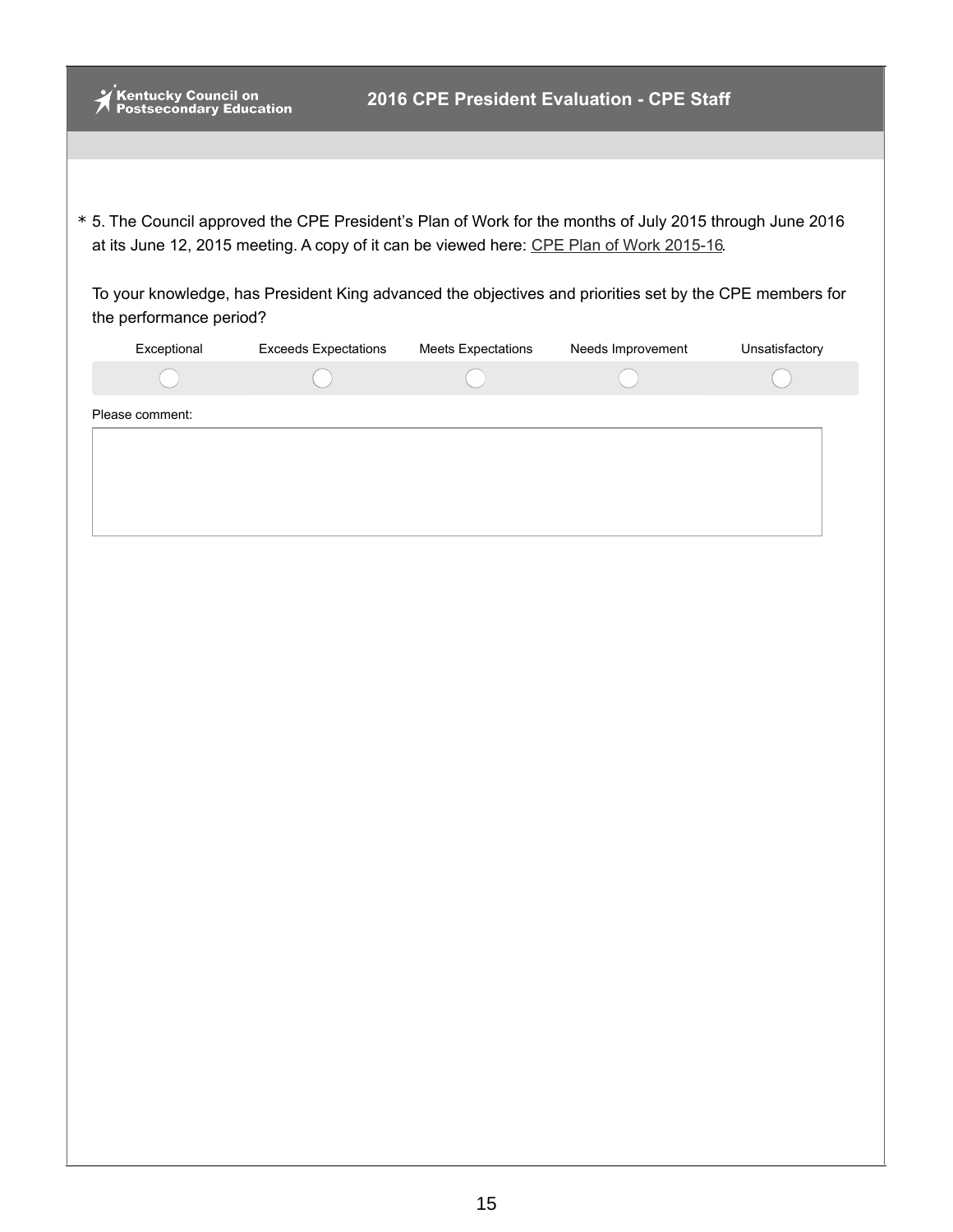#### **WHAT IS THIS?**

The Council is conducting its annual evaluation of its president, Robert L. King. As a state policy leader, you are being asked to complete this brief survey. For each question, please choose one of the five options provided. Space is provided for **comments if you desire to explain your response. Your answers to this survey are ANONYMOUS.**

**You may only fill out the survey once. Press NEXT to begin.**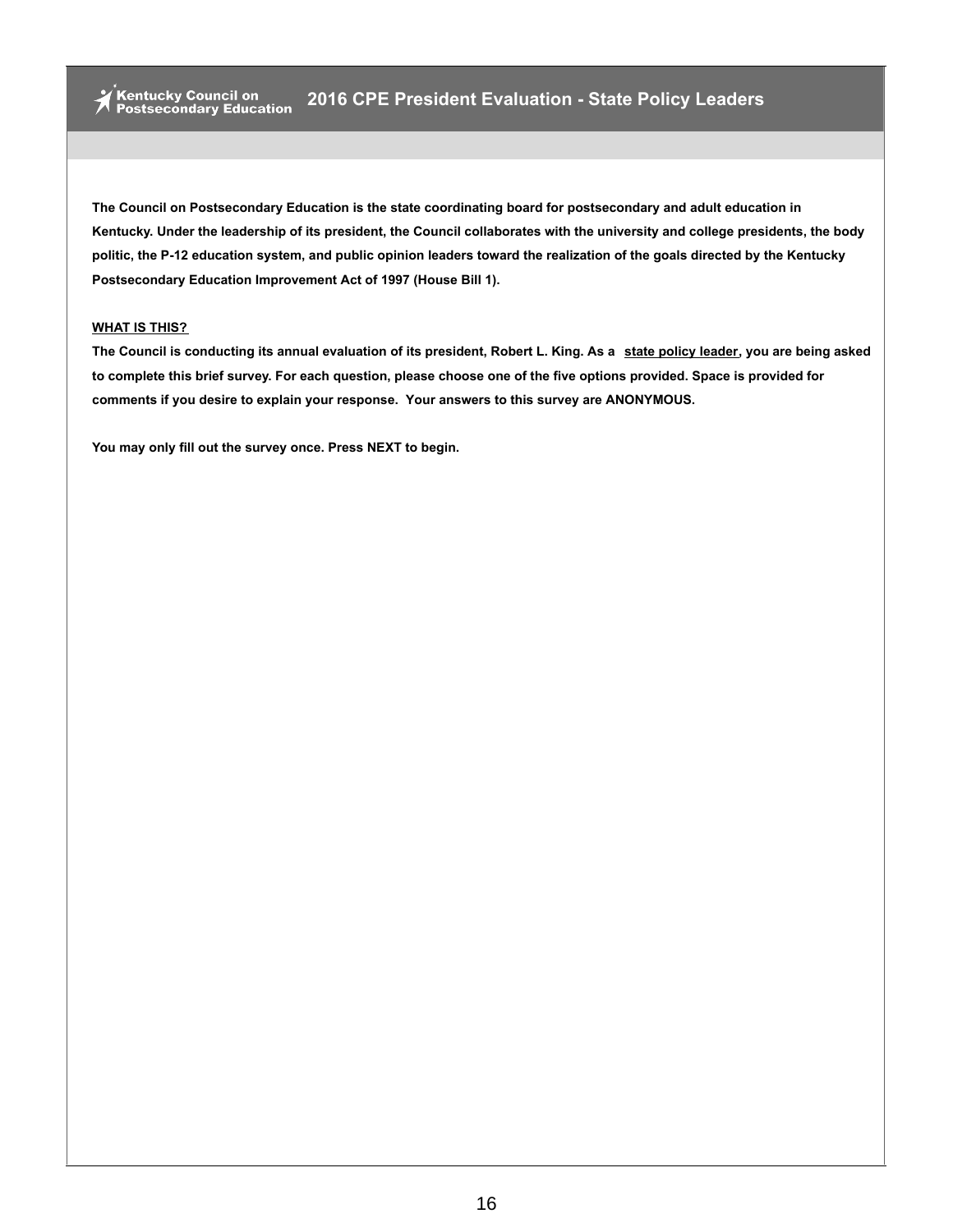| Please comment:<br>* 2. Does President King work effectively with key policy leaders, maintaining good communication and a<br>collegial, professional environment?<br>Needs Improvement<br>Exceptional<br><b>Exceeds Expectations</b><br><b>Meets Expectations</b> |                 | * 1. Does President King have a clear understanding of the goals of postsecondary and adult education<br>reform, and has he translated that understanding into progress and achievement? |                           |                   |                |
|--------------------------------------------------------------------------------------------------------------------------------------------------------------------------------------------------------------------------------------------------------------------|-----------------|------------------------------------------------------------------------------------------------------------------------------------------------------------------------------------------|---------------------------|-------------------|----------------|
|                                                                                                                                                                                                                                                                    | Exceptional     | <b>Exceeds Expectations</b>                                                                                                                                                              | <b>Meets Expectations</b> | Needs Improvement | Unsatisfactory |
| Unsatisfactory                                                                                                                                                                                                                                                     |                 |                                                                                                                                                                                          |                           |                   |                |
|                                                                                                                                                                                                                                                                    |                 |                                                                                                                                                                                          |                           |                   |                |
|                                                                                                                                                                                                                                                                    |                 |                                                                                                                                                                                          |                           |                   |                |
|                                                                                                                                                                                                                                                                    |                 |                                                                                                                                                                                          |                           |                   |                |
|                                                                                                                                                                                                                                                                    |                 |                                                                                                                                                                                          |                           |                   |                |
|                                                                                                                                                                                                                                                                    | Please comment: |                                                                                                                                                                                          |                           |                   |                |
|                                                                                                                                                                                                                                                                    |                 |                                                                                                                                                                                          |                           |                   |                |
|                                                                                                                                                                                                                                                                    |                 |                                                                                                                                                                                          |                           |                   |                |
|                                                                                                                                                                                                                                                                    |                 |                                                                                                                                                                                          |                           |                   |                |
|                                                                                                                                                                                                                                                                    |                 |                                                                                                                                                                                          |                           |                   |                |
|                                                                                                                                                                                                                                                                    |                 |                                                                                                                                                                                          |                           |                   |                |
|                                                                                                                                                                                                                                                                    |                 |                                                                                                                                                                                          |                           |                   |                |
|                                                                                                                                                                                                                                                                    |                 |                                                                                                                                                                                          |                           |                   |                |
|                                                                                                                                                                                                                                                                    |                 |                                                                                                                                                                                          |                           |                   |                |
|                                                                                                                                                                                                                                                                    |                 |                                                                                                                                                                                          |                           |                   |                |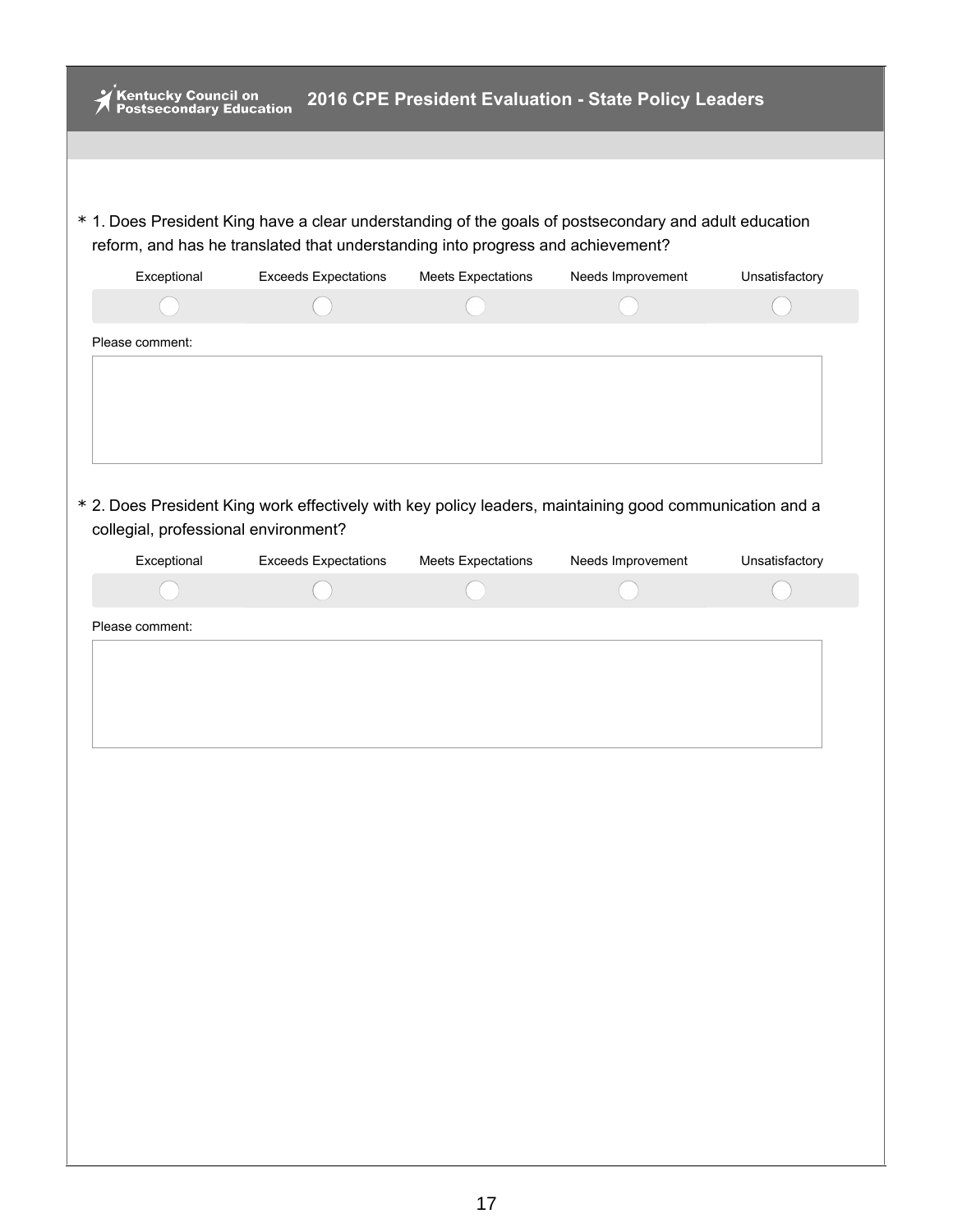| Kentucky Council on<br>Postsecondary Education<br>2016 CPE President Evaluation - State Policy Leaders |                             |                           |                                                                                                                                                                                                                       |                |  |  |  |
|--------------------------------------------------------------------------------------------------------|-----------------------------|---------------------------|-----------------------------------------------------------------------------------------------------------------------------------------------------------------------------------------------------------------------|----------------|--|--|--|
|                                                                                                        |                             |                           |                                                                                                                                                                                                                       |                |  |  |  |
|                                                                                                        |                             |                           |                                                                                                                                                                                                                       |                |  |  |  |
| and members of the General Assembly?                                                                   |                             |                           | * 3. To the extent of your personal knowledge, has President King established a positive, professional<br>reputation in the state and built effective relationships with CPE staff, CPE board member, campus leaders, |                |  |  |  |
| Exceptional                                                                                            | <b>Exceeds Expectations</b> | <b>Meets Expectations</b> | Needs Improvement                                                                                                                                                                                                     | Unsatisfactory |  |  |  |
|                                                                                                        |                             |                           |                                                                                                                                                                                                                       |                |  |  |  |
| Please comment:                                                                                        |                             |                           |                                                                                                                                                                                                                       |                |  |  |  |
| associated with this position?                                                                         |                             |                           | * 4. Has President King responded well to unanticipated or difficult situations, and to the specific challenges                                                                                                       |                |  |  |  |
| Exceptional                                                                                            | <b>Exceeds Expectations</b> | <b>Meets Expectations</b> | Needs Improvement                                                                                                                                                                                                     | Unsatisfactory |  |  |  |
|                                                                                                        |                             |                           |                                                                                                                                                                                                                       |                |  |  |  |
| Please comment:                                                                                        |                             |                           |                                                                                                                                                                                                                       |                |  |  |  |
|                                                                                                        |                             |                           |                                                                                                                                                                                                                       |                |  |  |  |
|                                                                                                        |                             |                           |                                                                                                                                                                                                                       |                |  |  |  |
|                                                                                                        |                             |                           |                                                                                                                                                                                                                       |                |  |  |  |
|                                                                                                        |                             |                           |                                                                                                                                                                                                                       |                |  |  |  |
|                                                                                                        |                             |                           |                                                                                                                                                                                                                       |                |  |  |  |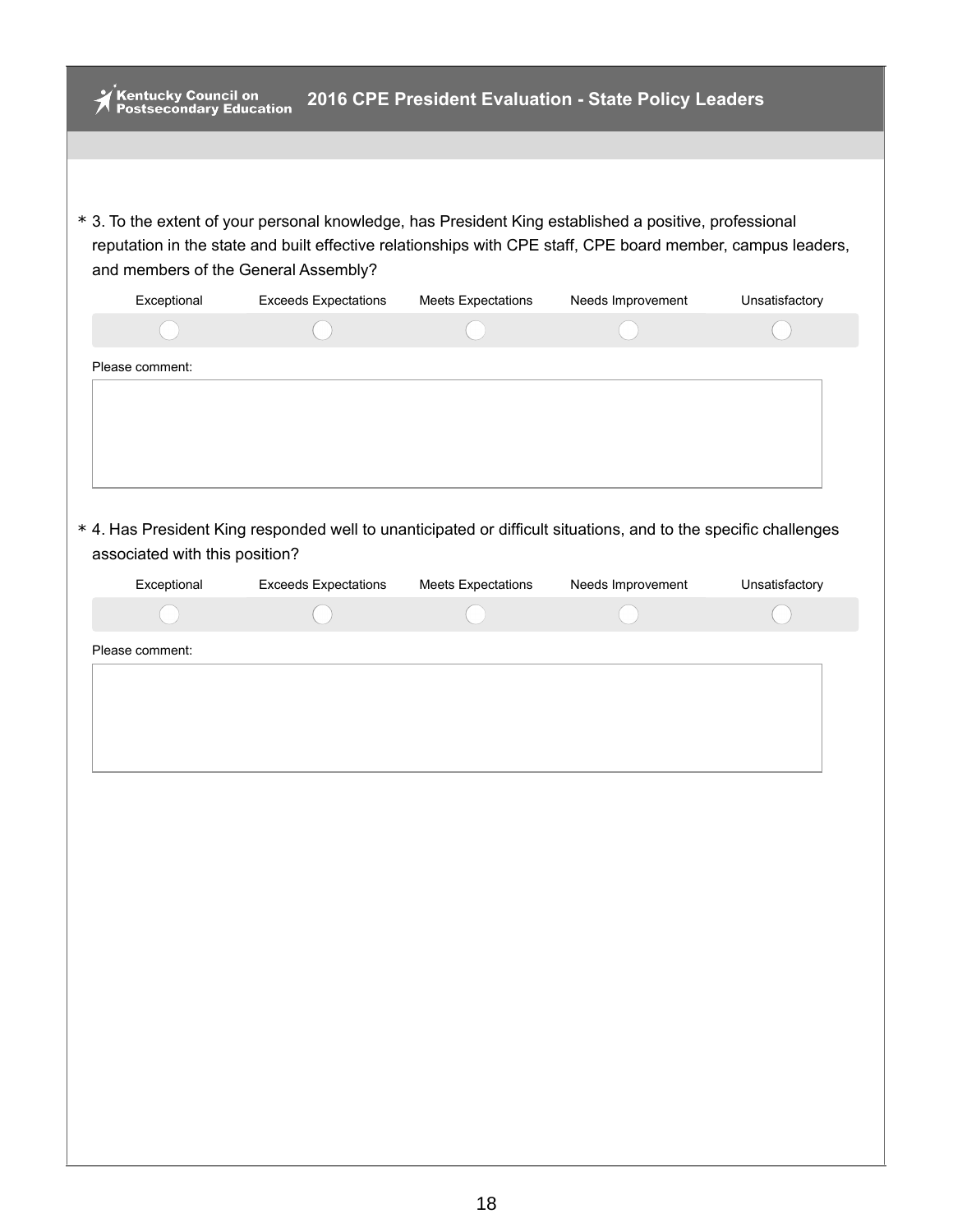

# 2016 Performance Evaluation of Robert L. King, President Council on Postsecondary Education

# *Survey Questions for: Governor and Governor's staff*

The Council on Postsecondary Education is the state coordinating board for postsecondary and adult education in Kentucky. Under the leadership of its president, the Council collaborates with the university and college presidents, the body politic, the P-12 education system, and public opinion leaders toward the realization of the goals directed by the Kentucky Postsecondary Education Improvement Act of 1997 (House Bill 1).

CPE is conducting its annual evaluation of its president, Robert L. King. As a member of the Governor's staff, you are being asked to complete this brief survey. Please place a check mark in box that best describes your answer to each question. Space is provided for comments if you desire.

Upon completion, this survey should be mailed to Blue & Co., LLC, the Council's independent certified public accounting agency, no later than May 18, 2016. Place your completed survey in the enclosed white envelope and seal. Then place the sealed envelope in the enclosed yellow, postage-paid envelope. It is not necessary to include your name on the survey. All written documents are public records and subject to open records.

The data from each surveyed group will be personally tabulated by the Council Chair and Vice Chair. The results will be presented to the full Council at its June 3 meeting.

|                                                                                                                                                                                               | <b>Exceptional</b> | <b>Exceeds</b><br><b>Expectations</b> | <b>Meets</b><br><b>Expectations</b> | <b>Needs</b><br>Improvement | <b>Unsatisfactory</b> |
|-----------------------------------------------------------------------------------------------------------------------------------------------------------------------------------------------|--------------------|---------------------------------------|-------------------------------------|-----------------------------|-----------------------|
| (1) Does President King have a clear understanding of<br>the goals of postsecondary and adult education<br>reform, and has he translated that understanding into<br>progress and achievement? |                    |                                       |                                     |                             |                       |
| Please Comment:                                                                                                                                                                               |                    |                                       |                                     |                             |                       |
|                                                                                                                                                                                               |                    |                                       |                                     |                             |                       |
|                                                                                                                                                                                               |                    |                                       |                                     |                             |                       |
|                                                                                                                                                                                               | Exceptional        | <b>Exceeds</b><br><b>Expectations</b> | <b>Meets</b><br><b>Expectations</b> | <b>Needs</b><br>Improvement | <b>Unsatisfactory</b> |
| (2) Does President King work effectively with members of<br>the Governor's staff, maintaining good<br>communication and a collegial, professional<br>environment?                             |                    |                                       |                                     |                             |                       |
| Please Comment:                                                                                                                                                                               |                    |                                       |                                     |                             |                       |
|                                                                                                                                                                                               |                    |                                       |                                     |                             |                       |
|                                                                                                                                                                                               |                    |                                       |                                     |                             |                       |
|                                                                                                                                                                                               |                    |                                       |                                     |                             |                       |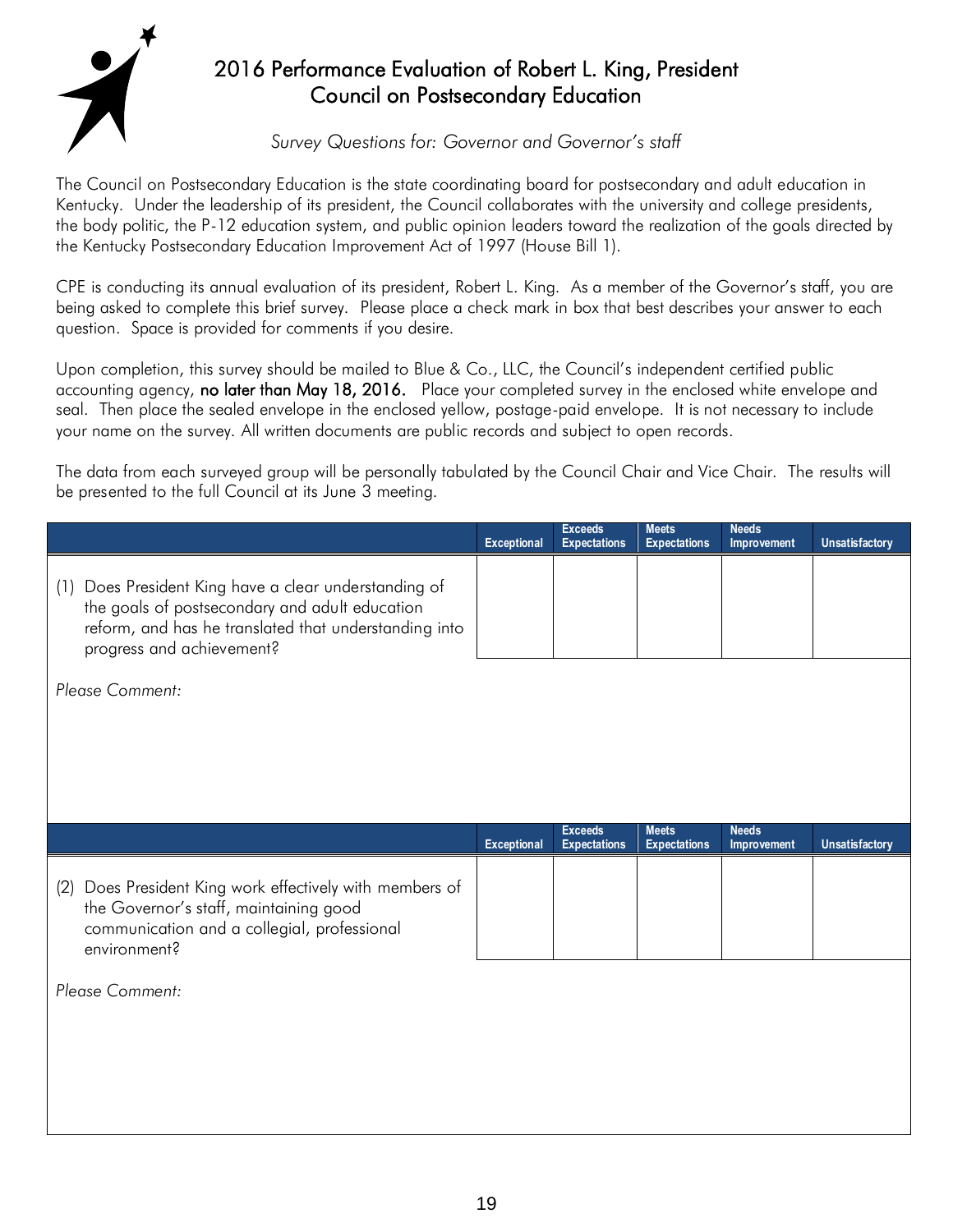|                                                                                                                                                                                                                                                                              | Exceptional | <b>Exceeds</b><br><b>Expectations</b> | <b>Meets</b><br><b>Expectations</b> | <b>Needs</b><br>Improvement | <b>Unsatisfactory</b> |
|------------------------------------------------------------------------------------------------------------------------------------------------------------------------------------------------------------------------------------------------------------------------------|-------------|---------------------------------------|-------------------------------------|-----------------------------|-----------------------|
| (3) To the extent of your personal knowledge, has<br>President King established a positive, professional<br>reputation in the state and built effective relationships<br>with CPE members, campus leaders, members of the<br>General Assembly, and other key policy leaders? |             |                                       |                                     |                             |                       |
| Please Comment:                                                                                                                                                                                                                                                              |             |                                       |                                     |                             |                       |
|                                                                                                                                                                                                                                                                              |             |                                       |                                     |                             |                       |
|                                                                                                                                                                                                                                                                              |             |                                       |                                     |                             |                       |
|                                                                                                                                                                                                                                                                              |             |                                       |                                     |                             |                       |
|                                                                                                                                                                                                                                                                              |             |                                       |                                     |                             |                       |
|                                                                                                                                                                                                                                                                              |             |                                       |                                     |                             |                       |
|                                                                                                                                                                                                                                                                              | Exceptional | <b>Exceeds</b><br><b>Expectations</b> | <b>Meets</b><br><b>Expectations</b> | <b>Needs</b><br>Improvement | Unsatisfactory        |
| (4) Has President King responded well to unanticipated<br>or difficult situations, and to the specific challenges<br>associated with this position?                                                                                                                          |             |                                       |                                     |                             |                       |
| Please Comment:                                                                                                                                                                                                                                                              |             |                                       |                                     |                             |                       |
|                                                                                                                                                                                                                                                                              |             |                                       |                                     |                             |                       |
|                                                                                                                                                                                                                                                                              |             |                                       |                                     |                             |                       |
|                                                                                                                                                                                                                                                                              |             |                                       |                                     |                             |                       |

Place your completed survey in the enclosed white envelope and seal. Then place the sealed white envelope in the yellow, postage-paid envelope and mail to Blue & Co., PLLC.

# Thank you for your participation. Please return your survey by May 18, 2016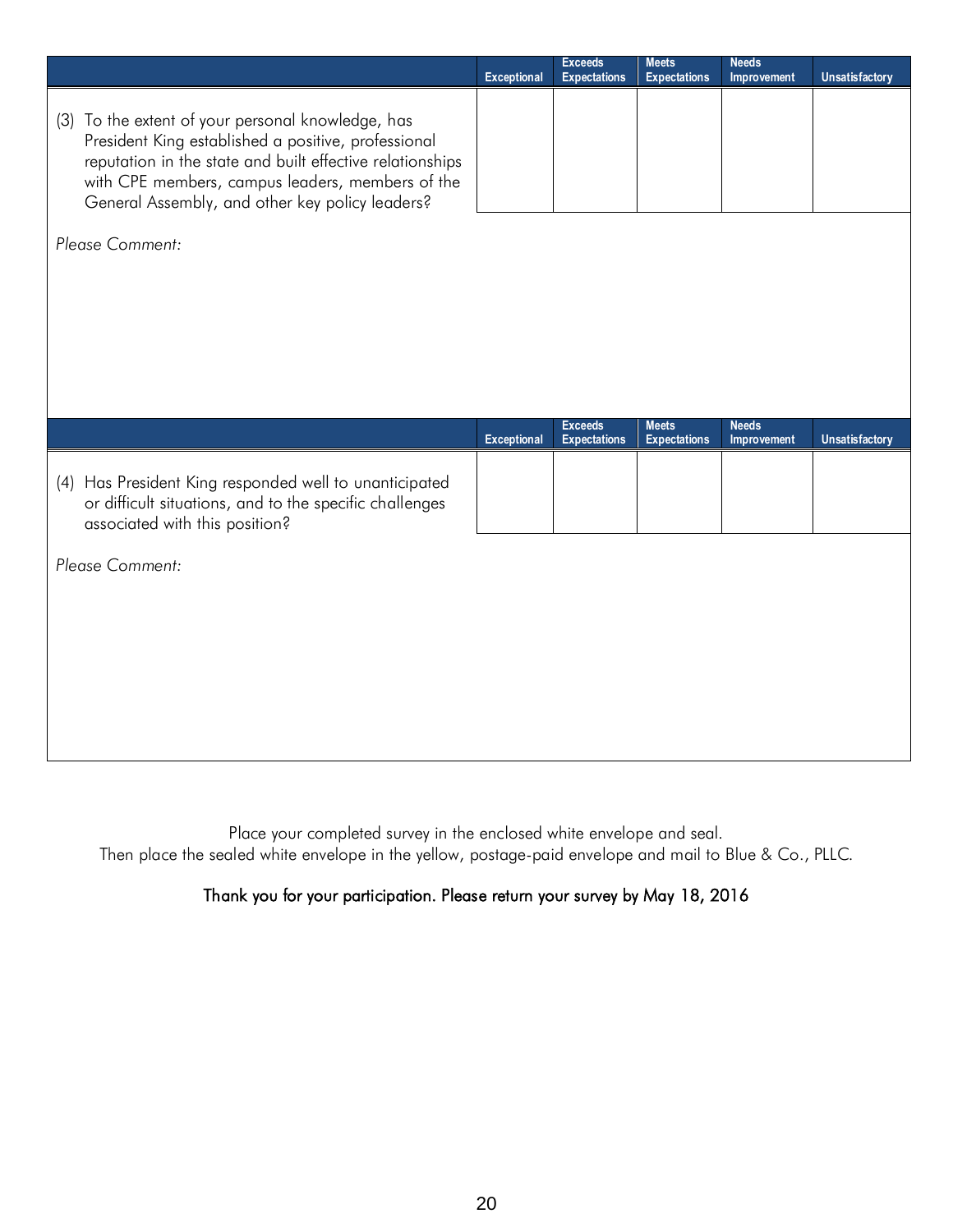

# 2016 Performance Evaluation of Robert L. King, President Council on Postsecondary Education

# *Survey Questions for: Kentucky General Assembly*

The Council on Postsecondary Education is the state coordinating board for postsecondary and adult education in Kentucky. Under the leadership of its president, the Council collaborates with the university and college presidents, the body politic, the P-12 education system, and public opinion leaders toward the realization of the goals directed by the Kentucky Postsecondary Education Improvement Act of 1997 (House Bill 1).

CPE is conducting its annual evaluation of its president, Robert L. King. As a member of the Kentucky General Assembly, you are being asked to complete this brief survey. Please place a check mark in box that best describes your answer to each question. Space is provided for comments if you desire.

Upon completion, this survey should be mailed to Blue & Co., LLC, the Council's independent certified public accounting agency, no later than May 18, 2016. Place your completed survey in the enclosed white envelope and seal. Then place the sealed envelope in the enclosed yellow, postage-paid envelope. It is not necessary to include your name on the survey. All written documents are public records and subject to open records.

The data from each surveyed group will be personally tabulated by the Council Chair and Vice Chair. The results will be presented to the full Council at its June meeting.

|                                                                                                                                                                                               | <b>Exceptional</b> | <b>Exceeds</b><br><b>Expectations</b> | <b>Meets</b><br><b>Expectations</b> | <b>Needs</b><br>Improvement | Unsatisfactory        |
|-----------------------------------------------------------------------------------------------------------------------------------------------------------------------------------------------|--------------------|---------------------------------------|-------------------------------------|-----------------------------|-----------------------|
| (1) Does President King have a clear understanding of<br>the goals of postsecondary and adult education<br>reform, and has he translated that understanding into<br>progress and achievement? |                    |                                       |                                     |                             |                       |
| Please Comment:                                                                                                                                                                               |                    |                                       |                                     |                             |                       |
|                                                                                                                                                                                               |                    |                                       |                                     |                             |                       |
|                                                                                                                                                                                               |                    |                                       |                                     |                             |                       |
|                                                                                                                                                                                               |                    |                                       |                                     |                             |                       |
|                                                                                                                                                                                               | <b>Exceptional</b> | <b>Exceeds</b><br><b>Expectations</b> | <b>Meets</b><br><b>Expectations</b> | <b>Needs</b><br>Improvement | <b>Unsatisfactory</b> |
| (2) Does President King work effectively with members of<br>the General Assembly, maintaining good<br>communication and a collegial, professional<br>environment?                             |                    |                                       |                                     |                             |                       |
| Please Comment:                                                                                                                                                                               |                    |                                       |                                     |                             |                       |
|                                                                                                                                                                                               |                    |                                       |                                     |                             |                       |
|                                                                                                                                                                                               |                    |                                       |                                     |                             |                       |
|                                                                                                                                                                                               |                    |                                       |                                     |                             |                       |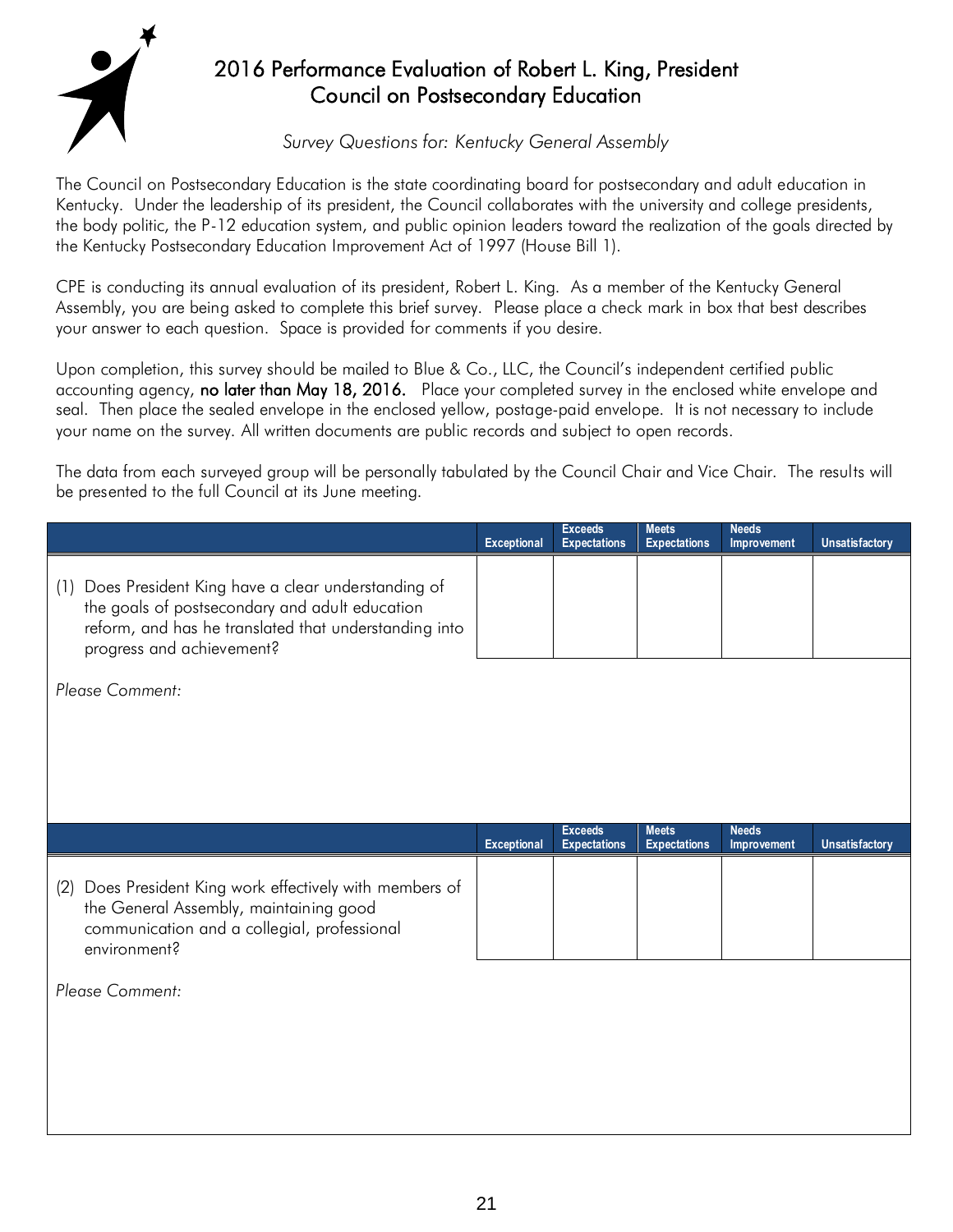|                                                                                                                                                                                                                                                                         | <b>Exceptional</b> | <b>Exceeds</b><br><b>Expectations</b> | <b>Meets</b><br><b>Expectations</b> | <b>Needs</b><br>Improvement | <b>Unsatisfactory</b> |
|-------------------------------------------------------------------------------------------------------------------------------------------------------------------------------------------------------------------------------------------------------------------------|--------------------|---------------------------------------|-------------------------------------|-----------------------------|-----------------------|
| (3) To the extent of your personal knowledge, has<br>President King established a positive, professional<br>reputation in the state and built effective relationships<br>with CPE members, campus leaders, the Governor<br>and his staff, and other key policy leaders? |                    |                                       |                                     |                             |                       |
| Please Comment:                                                                                                                                                                                                                                                         |                    |                                       |                                     |                             |                       |
|                                                                                                                                                                                                                                                                         |                    |                                       |                                     |                             |                       |
|                                                                                                                                                                                                                                                                         |                    |                                       |                                     |                             |                       |
|                                                                                                                                                                                                                                                                         |                    |                                       |                                     |                             |                       |
|                                                                                                                                                                                                                                                                         |                    |                                       |                                     |                             |                       |
|                                                                                                                                                                                                                                                                         | Exceptional        | <b>Exceeds</b><br><b>Expectations</b> | <b>Meets</b><br><b>Expectations</b> | <b>Needs</b><br>Improvement | Unsatisfactory        |
| (4) Has President King responded well to unanticipated<br>or difficult situations, and to the specific challenges<br>associated with this position?                                                                                                                     |                    |                                       |                                     |                             |                       |
| Please Comment:                                                                                                                                                                                                                                                         |                    |                                       |                                     |                             |                       |
|                                                                                                                                                                                                                                                                         |                    |                                       |                                     |                             |                       |
|                                                                                                                                                                                                                                                                         |                    |                                       |                                     |                             |                       |
|                                                                                                                                                                                                                                                                         |                    |                                       |                                     |                             |                       |
|                                                                                                                                                                                                                                                                         |                    |                                       |                                     |                             |                       |

Place your completed survey in the enclosed white envelope and seal. Then place the sealed white envelope in the yellow, postage-paid envelope and mail to Blue & Co., PLLC.

Thank you for your participation. Please return your survey by May 18, 2016.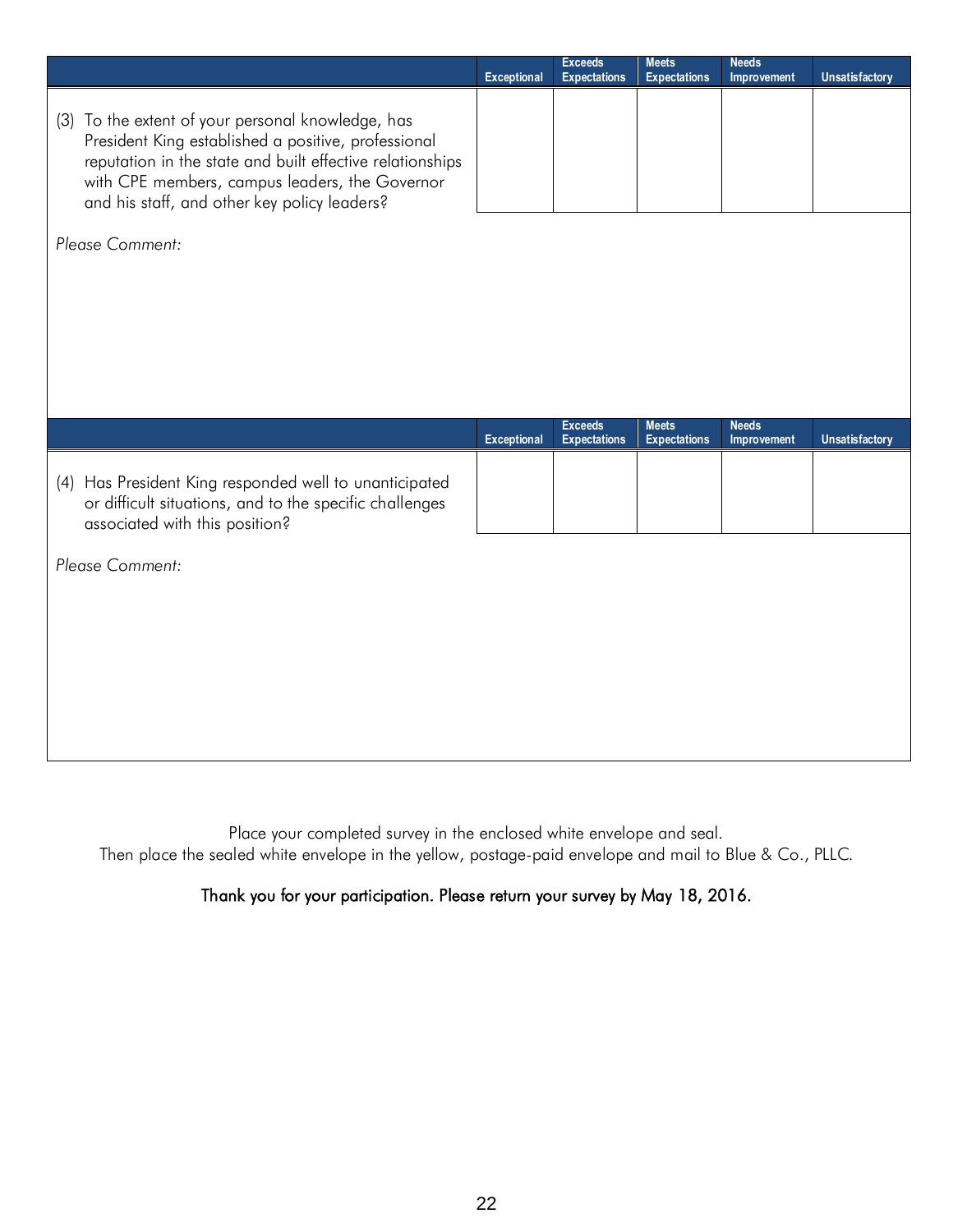## **Bingham, Heather M (CPE)**

**Subject:** Response Requested: 2016 Evaluation of CPE President, Robert L. King

## *SENT ON BEHALF OF CPE CHAIR, GLENN DENTON*

The Council on Postsecondary Education, the coordinating board for postsecondary and adult education in Kentucky, is conducting the annual evaluation of its president, Robert L. King. We are interested in the opinions of our constituents across the state, and ask that you complete the brief survey.

They survey can be accessed here: https://www.surveymonkey.com/r/2016CPEStaff. The deadline for completion is May 18, 2016.

The CPE Executive Committee will tabulate the data from these surveys, and will report the findings to the full Council at its June 3 meeting. The surveys are public records and subject to open records. It is not necessary to include your name on the survey.

Thank you for your input.

Sincerely,

ham A Mar

Glenn Denton **Chair**